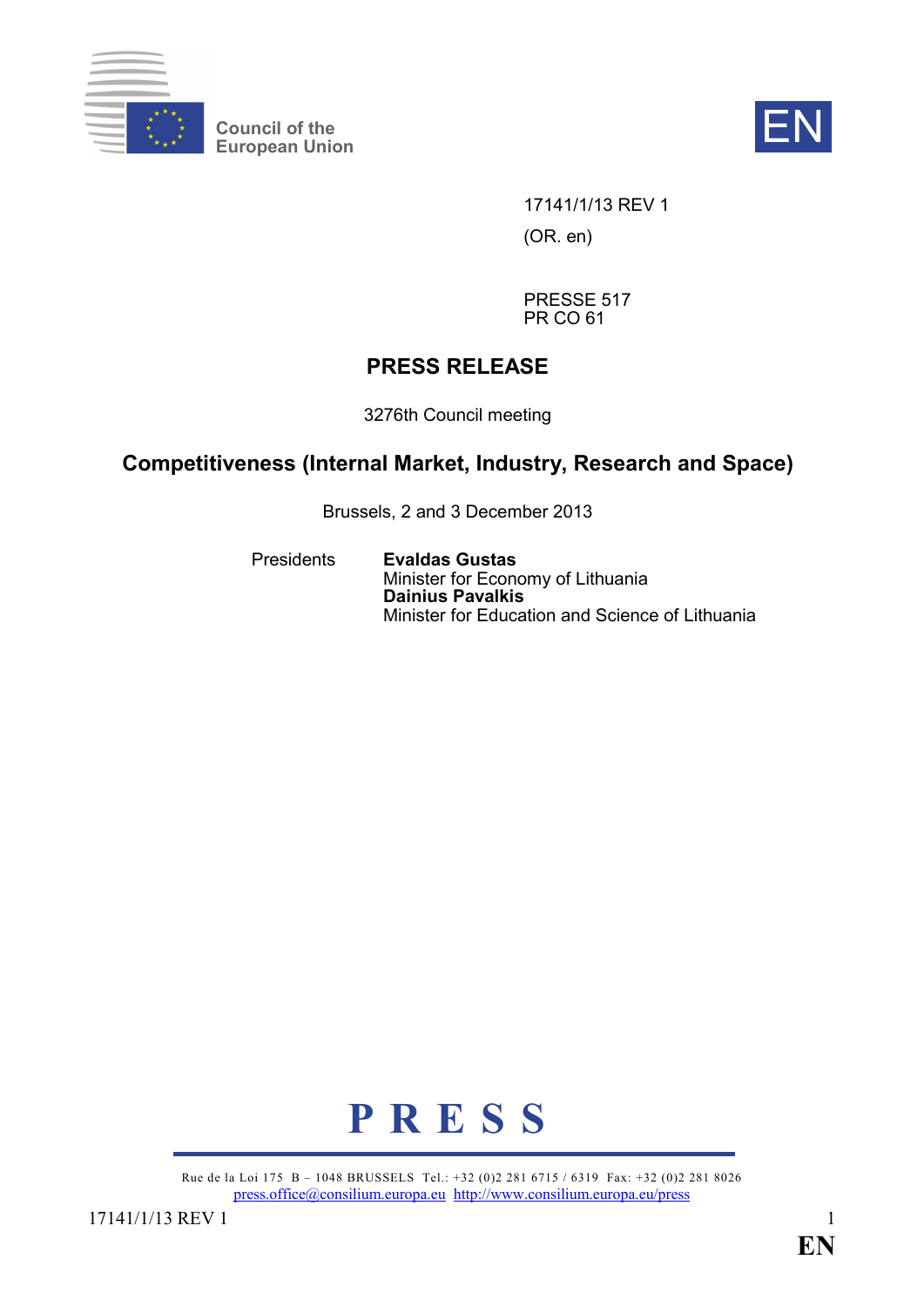# **Main results of the Council**

*The Council agreed on a general approach concerning a draft directive on electronic invoicing in the field of public procurement.*

*It also reached a general approach on a draft directive concerning actions for damages for breaches of antitrust law, which aims to facilitate claims by victims of antitrust violations and to allow them to receive full compensation.*

*The Council exchanged views on the European Semester 2014 for coordination of economic policies. In this context, it adopted conclusions on industrial policy, single market policy and smart regulation.* 

*Ministers took note of the progress made towards modernisation of the EU's trade mark system, which includes improved accessibility for EU companies, lower costs and increased speed and predictability.*

*The Council took note of the provisional agreement with the European Parliament regarding a draft directive on collective management of copyright and multi-territorial licensing of rights for online music.*

*During the research part of the session, the Council reached general approaches on nine <i>public and private partnerships that will allow large-scale, long-term innovation activities to be carried out under the umbrella of Horizon 2020*, *the EU's next research framework programme.*

*The Council reached a political agreement with a view to amending the decision establishing the European joint undertaking for ITER* (*called "Fusion for Energy") in order to provide a better basis for the financing of the activities of this joint undertaking for the period 2014-2020.*

*Research ministers held a debate on ways to render the public sector more innovative*.

*The Council agreed on a general approach concerning the "Copernicus programme", the space programme for monitoring the Earth from the space, with a view to entering into negotiations with the European Parliament for its timely adoption. The Council also took note of the progress made on a proposal for establishing a European surveillance and tracking service for space infrastructures.*

*A number of other legislative acts were formally adopted without discussion, including the regulation laying down the EU's multiannual financial framework for 2014-2020, the Horizon 2020 package and the Erasmus+ programme.*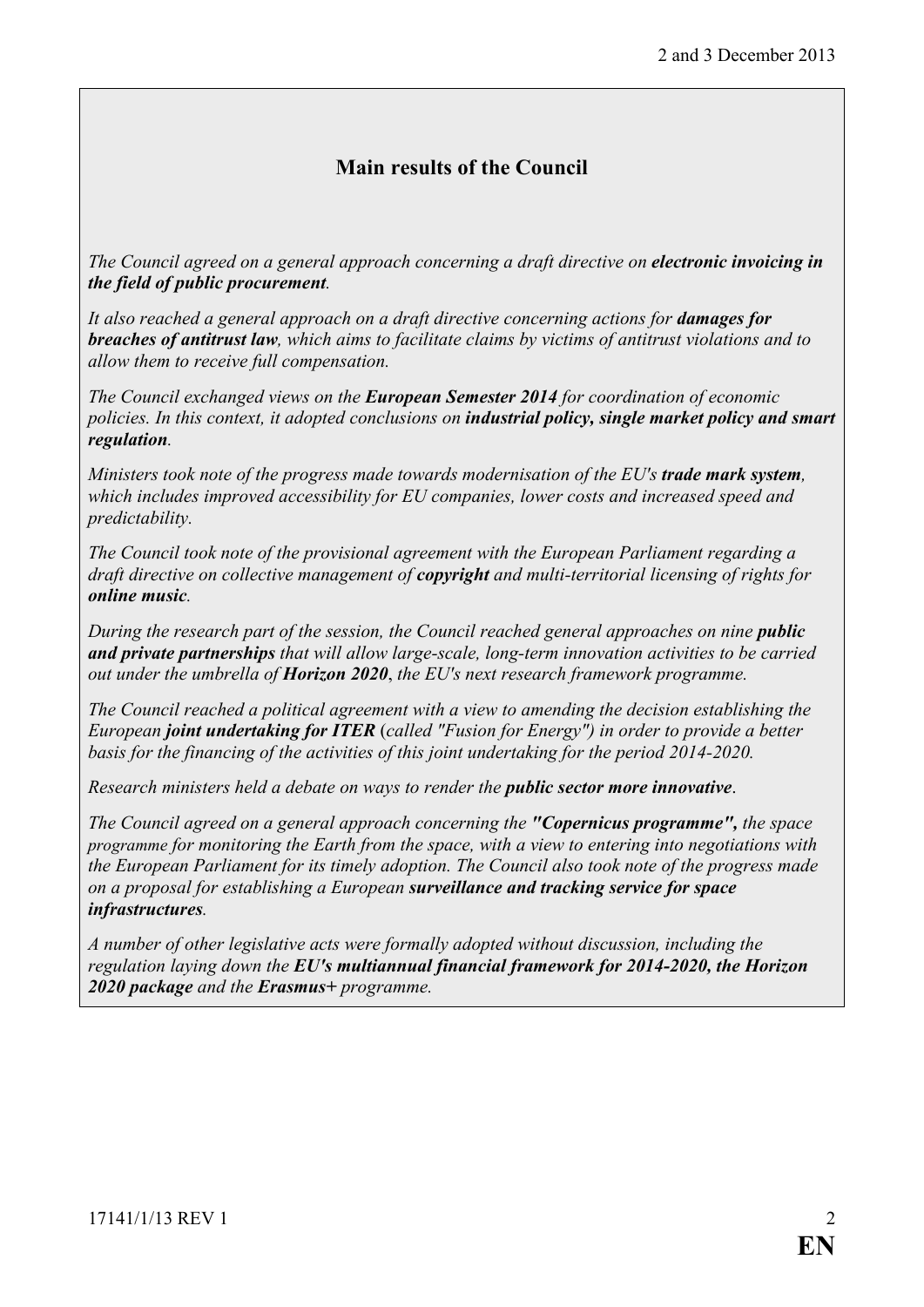# **CONTENTS<sup>1</sup>**

| <b>ITEMS DEBATED</b>                                                                                                                                                                                                                                                                                                                                                                                                                                                                                                                                                                                                     |  |  |  |
|--------------------------------------------------------------------------------------------------------------------------------------------------------------------------------------------------------------------------------------------------------------------------------------------------------------------------------------------------------------------------------------------------------------------------------------------------------------------------------------------------------------------------------------------------------------------------------------------------------------------------|--|--|--|
|                                                                                                                                                                                                                                                                                                                                                                                                                                                                                                                                                                                                                          |  |  |  |
|                                                                                                                                                                                                                                                                                                                                                                                                                                                                                                                                                                                                                          |  |  |  |
|                                                                                                                                                                                                                                                                                                                                                                                                                                                                                                                                                                                                                          |  |  |  |
| European Semester 2014 : industrial policy, single market and smart regulation 10                                                                                                                                                                                                                                                                                                                                                                                                                                                                                                                                        |  |  |  |
|                                                                                                                                                                                                                                                                                                                                                                                                                                                                                                                                                                                                                          |  |  |  |
|                                                                                                                                                                                                                                                                                                                                                                                                                                                                                                                                                                                                                          |  |  |  |
|                                                                                                                                                                                                                                                                                                                                                                                                                                                                                                                                                                                                                          |  |  |  |
|                                                                                                                                                                                                                                                                                                                                                                                                                                                                                                                                                                                                                          |  |  |  |
|                                                                                                                                                                                                                                                                                                                                                                                                                                                                                                                                                                                                                          |  |  |  |
|                                                                                                                                                                                                                                                                                                                                                                                                                                                                                                                                                                                                                          |  |  |  |
|                                                                                                                                                                                                                                                                                                                                                                                                                                                                                                                                                                                                                          |  |  |  |
|                                                                                                                                                                                                                                                                                                                                                                                                                                                                                                                                                                                                                          |  |  |  |
|                                                                                                                                                                                                                                                                                                                                                                                                                                                                                                                                                                                                                          |  |  |  |
|                                                                                                                                                                                                                                                                                                                                                                                                                                                                                                                                                                                                                          |  |  |  |
|                                                                                                                                                                                                                                                                                                                                                                                                                                                                                                                                                                                                                          |  |  |  |
|                                                                                                                                                                                                                                                                                                                                                                                                                                                                                                                                                                                                                          |  |  |  |
|                                                                                                                                                                                                                                                                                                                                                                                                                                                                                                                                                                                                                          |  |  |  |
|                                                                                                                                                                                                                                                                                                                                                                                                                                                                                                                                                                                                                          |  |  |  |
|                                                                                                                                                                                                                                                                                                                                                                                                                                                                                                                                                                                                                          |  |  |  |
| $\mathbf{1}$<br>Where declarations, conclusions or resolutions have been formally adopted by the Council, this is indicated<br>in the heading for the item concerned and the text is placed between quotation marks.<br>Documents for which references are given in the text are available on the Council's Internet site<br>$\bullet$<br>(http://www.consilium.europa.eu).<br>Acts adopted with statements for the Council minutes which may be released to the public are indicated by<br>٠<br>an asterisk; these statements are available on the Council's Internet site or may be obtained from the Press<br>Office. |  |  |  |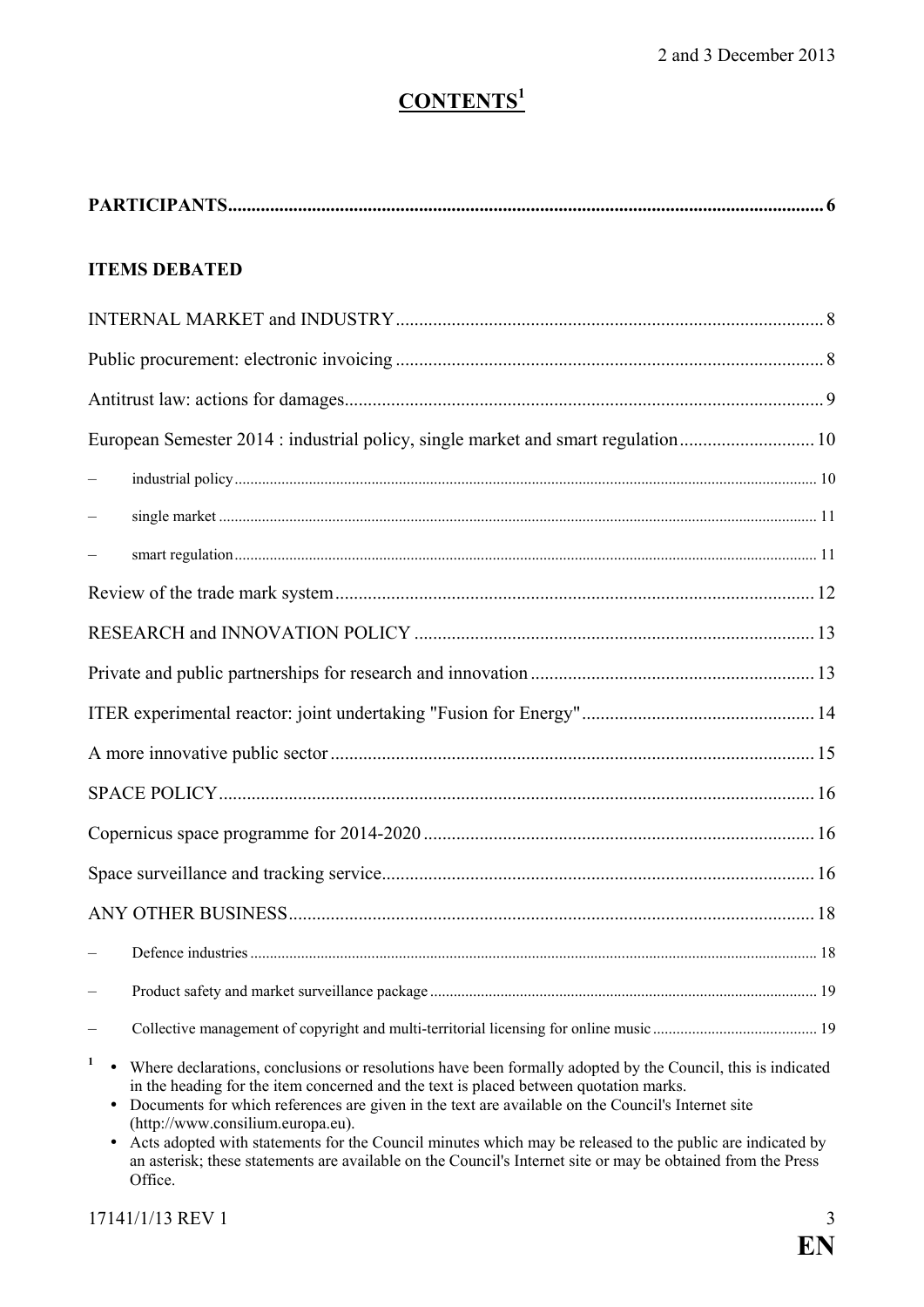| <b>OTHER ITEMS APPROVED</b>                                                                   |   |
|-----------------------------------------------------------------------------------------------|---|
| <b>GENERAL AFFAIRS</b>                                                                        |   |
|                                                                                               |   |
| ECONOMIC AND FINANCIAL AFFAIRS                                                                |   |
|                                                                                               |   |
| <b>RESEARCH</b>                                                                               |   |
|                                                                                               |   |
|                                                                                               |   |
| <b>TRADE POLICY</b>                                                                           |   |
|                                                                                               |   |
|                                                                                               |   |
|                                                                                               |   |
|                                                                                               |   |
| <b>JUSTICE AND HOME AFFAIRS</b>                                                               |   |
|                                                                                               |   |
| <b>EDUCATION</b>                                                                              |   |
|                                                                                               |   |
| <b>EMPLOYMENT</b>                                                                             |   |
| Mobilisation of the European Globalisation Adjustment Fund - Finland, Denmark and Germany  26 |   |
| <b>AGRICULTURE</b>                                                                            |   |
|                                                                                               |   |
| <b>FOOD LAW</b>                                                                               |   |
|                                                                                               |   |
| <b>TRANSPORT</b>                                                                              |   |
|                                                                                               |   |
| 17141/1/13 REV 1                                                                              | 4 |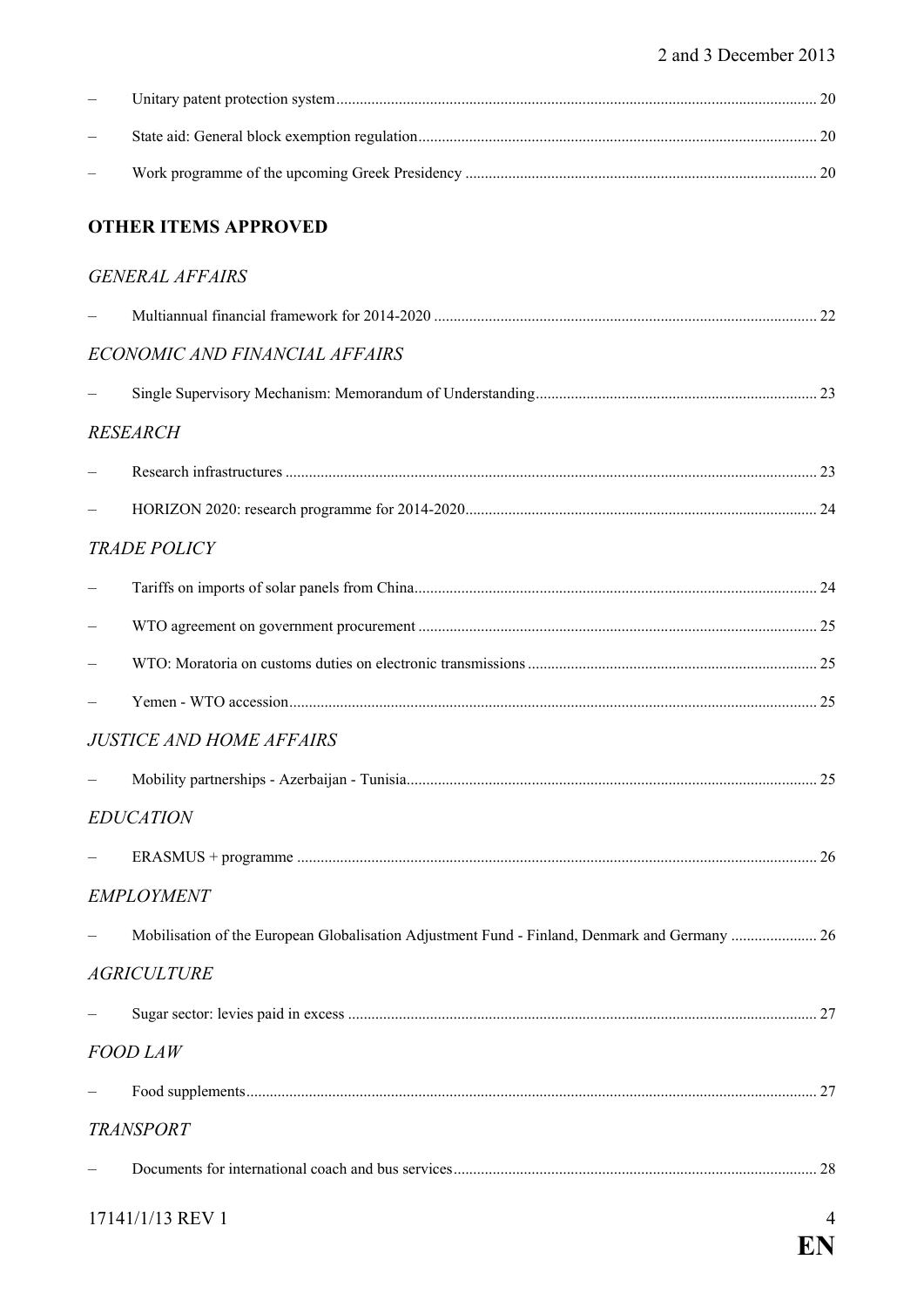# *TRANSPARENCY*

| $\overline{\phantom{0}}$ | UDIIC ACCESS IO<br>я аоспиент |  |  |
|--------------------------|-------------------------------|--|--|
|--------------------------|-------------------------------|--|--|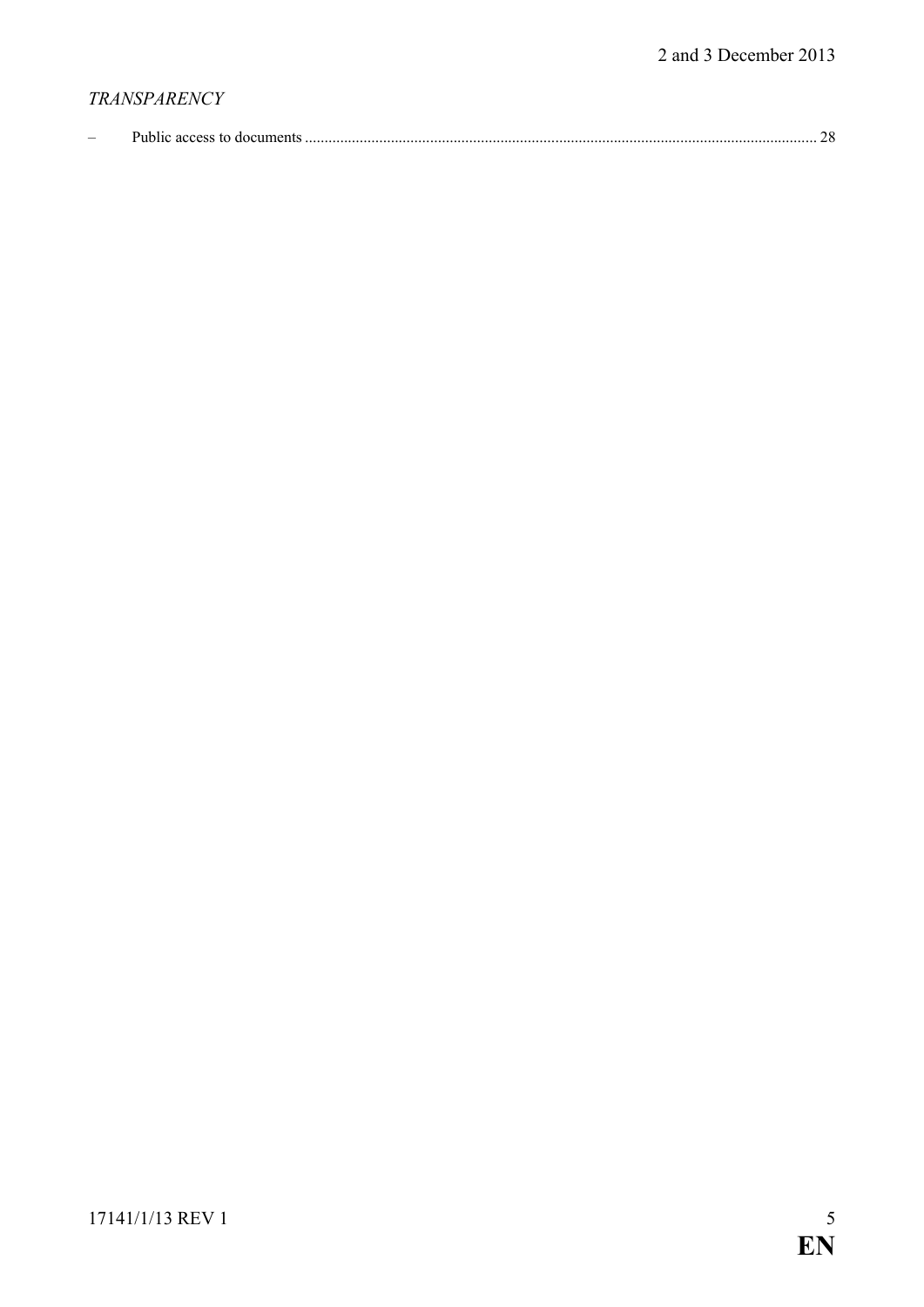## <span id="page-5-0"></span>**PARTICIPANTS**

**Belgium:**<br>Mr Johan VANDE LANOTTE

**Bulgaria:**<br>Ms Aneliva KLISAROVA

**Czech Republic:**<br>Mr Pavel ŠOLC

**Denmark:**<br>Mr Morten ØSTERGAARD

**Germany:**<br>Mr Stefan KAPFERER

**Estonia:**

**Ireland:**<br>Mr John PERRY

**Greece:**<br>Mr Konstantinos HATZIDAKIS

**Spain:** Mr Íñigo MÉNDEZ DE VIGO Y MONTOJO<br>
Ms Carmen VELA OLMO<br>
State Secretary for Research, Developm

**France:**<br>Mr Arnaud MONTEBOURG

**Croatia:**

**<u>Italy:</u><br>Mr Enzo MOAVERO MILANESI** 

**Cyprus:**

**Latvia:**

Deputy Prime Minister and Minister for the Economy, Consumers and the North Sea Mr Olivier BELLE Deputy Permanent Representative

Ms Aneliya KLISAROVA<br>
Minister for Education and Science<br>
Ms Anna YANEVA<br>
Minister for the Economy a Deputy Minister for the Economy and Energy

Mr Pavel ŠOLC<br>
Mr Tomas HRUDA<br>
Mr Tomas HRUDA<br>
Deputy Minister for Education Mr Tomas HRUDA<br>
Mr Jakub DURR<br>
Deputy Permanent Representation<br>
Deputy Permanent Representation Deputy Permanent Representative

Mr Morten ØSTERGAARD Minister for Science, Innovation and Higher Education<br>Mr Ole TOFT Denuty Permanent Representative Deputy Permanent Representative

State Secretary, Federal Ministry of Economic Affairs and Technology Mr Guido PERUZZO Deputy Permanent Representative

Mr Juhan PARTS<br>Minister for Economic Affairs and Communications<br>Mr Clyde KULL<br>Deputy Permanent Representative Deputy Permanent Representative

Minister of State with responsibility for Small Business (Department of Jobs, Enterprise and Innovation) Mr Seán SHERLOCK Minister of State with responsibility for Research and Innovation (Departments of Jobs, Enterprise and Innovation and Education and Skills)

Minister for Development and Competitiveness Mr Christos VASILAKOS General Secretary for Research and Technology

Ms Carmen VELA OLMO<br>Mr Luis VALERO Secretary for Research, Development and Innovation<br>Secretary General of Industry for Small and Medium Secretary General of Industry for Small and Medium Enterprises

Mr Arnaud MONTEBOURG<br>
Ms Geneviève FIORASO<br>
Minister for Higher Education and Re Minister for Higher Education and Research

Mr Gordan MARAS Minister for Enterprise and Small Business Mr Saša ZELENIKA Deputy Minister for Science, Education and Sport

Mr Enzo MOAVERO MILANESI Minister responsible for European Affairs<br>Ms Maria Chiara CARROZZA Minister for Education, Universities and R Minister for Education, Universities and Research

Mr Stelios D. HIMONAS Permanent Secretary, Ministry of Energy, Commerce, Industry and Tourism Mr Alecos MICHAELIDES **Permanent Secretary, Ministry of Communications and** Works Ms Maria HADJITHEODOSIOU Deputy Permanent Representative

Mr Vjačeslavs DOMBROVSKIS<br>
Mr Iuris ŠTĀI MEISTARS<br>
Mr Iuris ŠTĀI MEISTARS<br>
Deputy Permanent Representative Deputy Permanent Representative

 $17141/1/13$  REV 1 6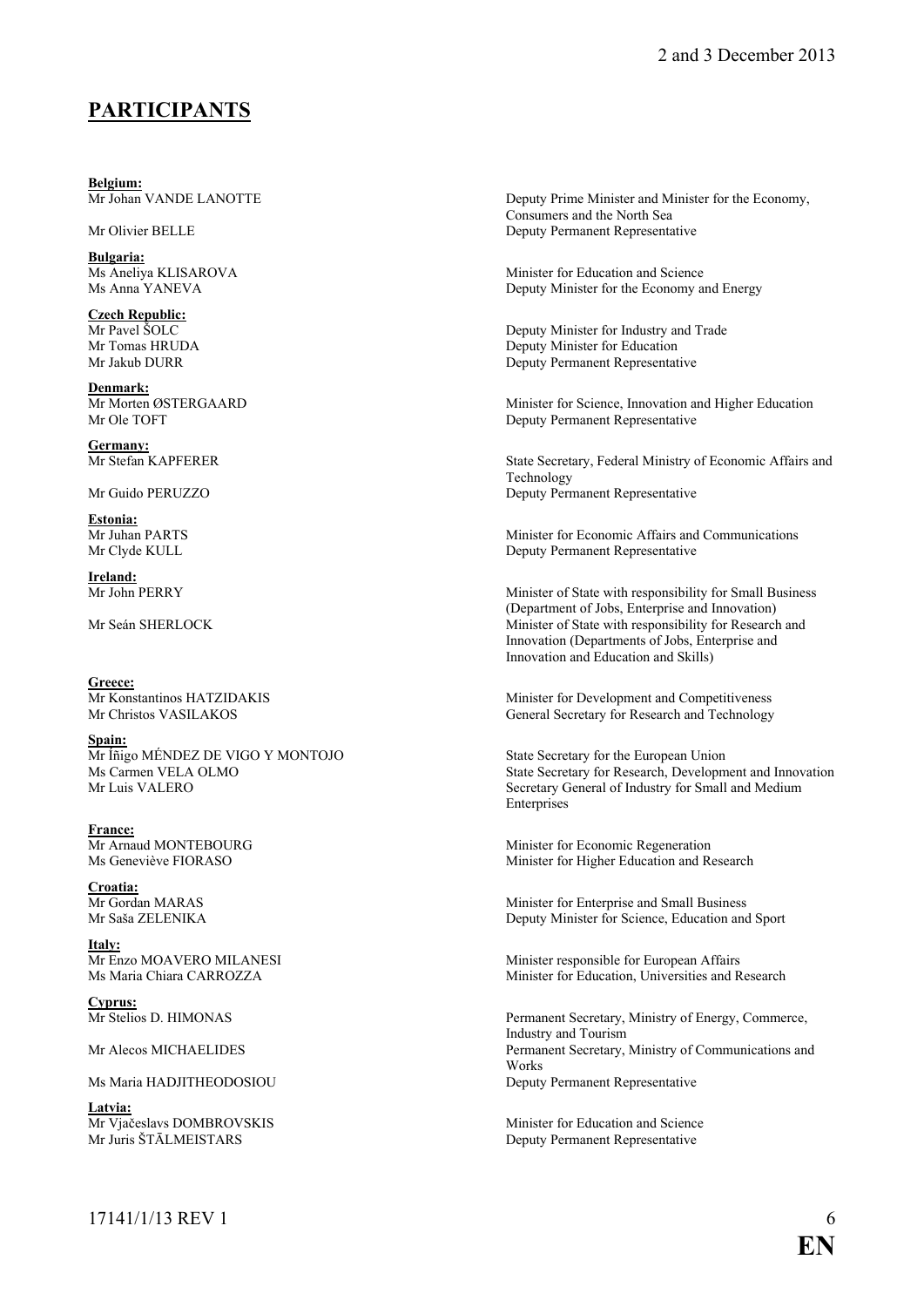**Lithuania:**

**Luxembourg:**

**Hungary:**<br>Mr Zoltán CSÉFALVAY

**Malta:**

**Netherlands:**<br>Mr Sander DEKKER

**Austria:**

**Poland:**<br>Ms Grażyna HENCLEWSKA

**Portugal:** Mr António PIRES DE LIMA<br>
Mr Nuno CRATO Minister for Education and<br>
Minister for Education and

**Romania:** Mr Andrei-Dominic GEREA Minister for the Economy<br>Mr Minister with responsibili

**Slovenia:**

**Slovakia:**<br>Mr Dušan ČAPLOVIČ

**Finland:** Mr Lauri IHALAINEN Minister for Labour

**Sweden:**<br>Mr Håkan EKENGREN

**United Kingdom:**<br>Ms Shan MORGAN

#### **Commission:**

Mr Joaquin ALMUNIA Vice-President Nice-President Nice-President Nice-President Nice-President Nice-President Nice-President Nice-President Nice-President Nice-President Nice-President Nice-President Nice-President Nice-Pre Mr Antonio TAJANI Vice-Pre<br>
Mr Michel BARNIER Member Mr Michel BARNIER Member<br>Mr Neven MIMICA Member Mr Neven MIMICA<br>
Ms Máire GEOGHEGAN-OLIINN<br>
Member Ms Máire GEOGHEGAN-OUINN M. Günther OETTINGER Member

Mr Evaldas GUSTAS Minister for the Economy<br>Mr Dainius PAVALKIS Minister for Education and Minister for Education and Science

Deputy Permanent Representative

State Secretary for Parliamentary Affairs and Economic Strategy, Ministry of the National Economy

Parliamentary Secretary for Research, Innovation, Youth and Sport within the Ministry for Education and Employment

Mr Sander DEKKER State Secretary for Education, Culture and Science<br>Mr Wepke KINGMA Deputy Permanent Representative Deputy Permanent Representative

Deputy Permanent Representative

Ms Grażyna HENCLEWSKA Deputy State Secretary, Ministry of the Economy<br>Mr Jacek GULINSKI Deputy State Secretary, Ministry of Science and H Deputy State Secretary, Ministry of Science and Higher Education

Minister for Education and Science

Minister with responsibility for Higher Education, Scientific Research and Technological Development

Deputy Permanent Representative

Mr Dušan ČAPLOVIČ<br>Minister for Education, Science, Research and Sport<br>Deputy Permanent Representative Deputy Permanent Representative

Ms Marja RISLAKKI State Secretary, Ministry of Employment and the Economy

State Secretary (responsible for business development, competitiveness development and innovation) Mr Peter HONETH State Secretary responsible for higher education and research, Ministry of Education

Deputy Permanent Representative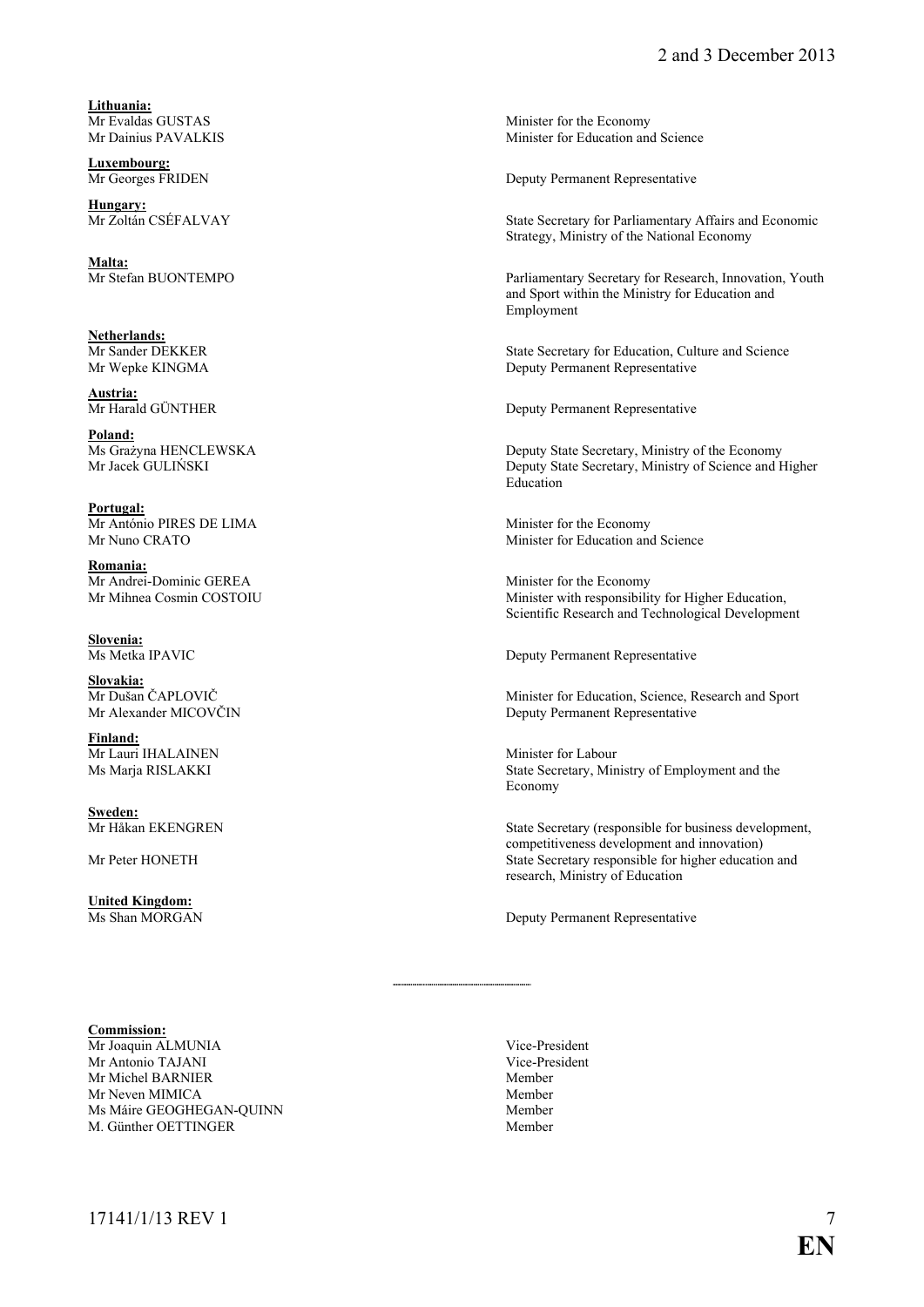## **ITEMS DEBATED**

## <span id="page-7-0"></span>**INTERNAL MARKET and INDUSTRY**

### <span id="page-7-1"></span>**Public procurement: electronic invoicing**

Following a public debate, the Council agreed on a general approach**[1](#page-7-2)** to develop e-invoicing in the field of public procurement *[\(16162/13\)](http://register.consilium.europa.eu/pdf/en/13/st16/st16162.en13.pdf)*.

It invited the Presidency to start negotiations with the European Parliament on the basis of the general approach with a view to reaching an agreement at first reading.

The objective of the proposal is to introduce a European e-invoicing standard that would reduce market access barriers in cross-border public procurement caused by insufficient interoperability of electronic technical standards.

The EU is taking another step towards the digitisation of public procurement contracts by using einvoicing in such procedures. It will supplement the recent reform carried out following the adoption of the three new directives for the modernisation of public procurement.

The adoption of e-invoicing in public procurement across the EU could generate savings of up to EUR 2.3 billion a year. Currently, the uptake of e-invoicing across Europe is very low, accounting for only 4 to 15% of all invoices.

E-invoicing in public procurement should improve the functioning of the internal market, reduce obstacles to market access, especially for SMEs, and solve the problem of the compatibility of different e-invoicing systems in various member states. Procedures will become faster and less costly.

Although most member states provide an environment for electronic publication of public contracts, the terms of the tendering procedure and bids from tenderers, these opportunities are still not fully used in practice. The business sector welcomed the initiative for the uptake of e-invoicing for public procurement and acknowledged that it would be highly beneficial for business.

This is part of the ongoing modernisation of the public administration sector and the development of the European digital agenda, which includes facilitating cross-border online trade. It will also be of great importance in the context of the establishment of a Single Euro Payments Area (SEPA).

*Further information: [http://europa.eu/rapid/press-release\\_MEMO-13-614\\_en.htm?locale=en](http://europa.eu/rapid/press-release_MEMO-13-614_en.htm?locale=en)*

<span id="page-7-2"></span> $\overline{1}$ <sup>1</sup> A general approach is an agreement on the essential elements of a legal act, pending the opinion of the European Parliament.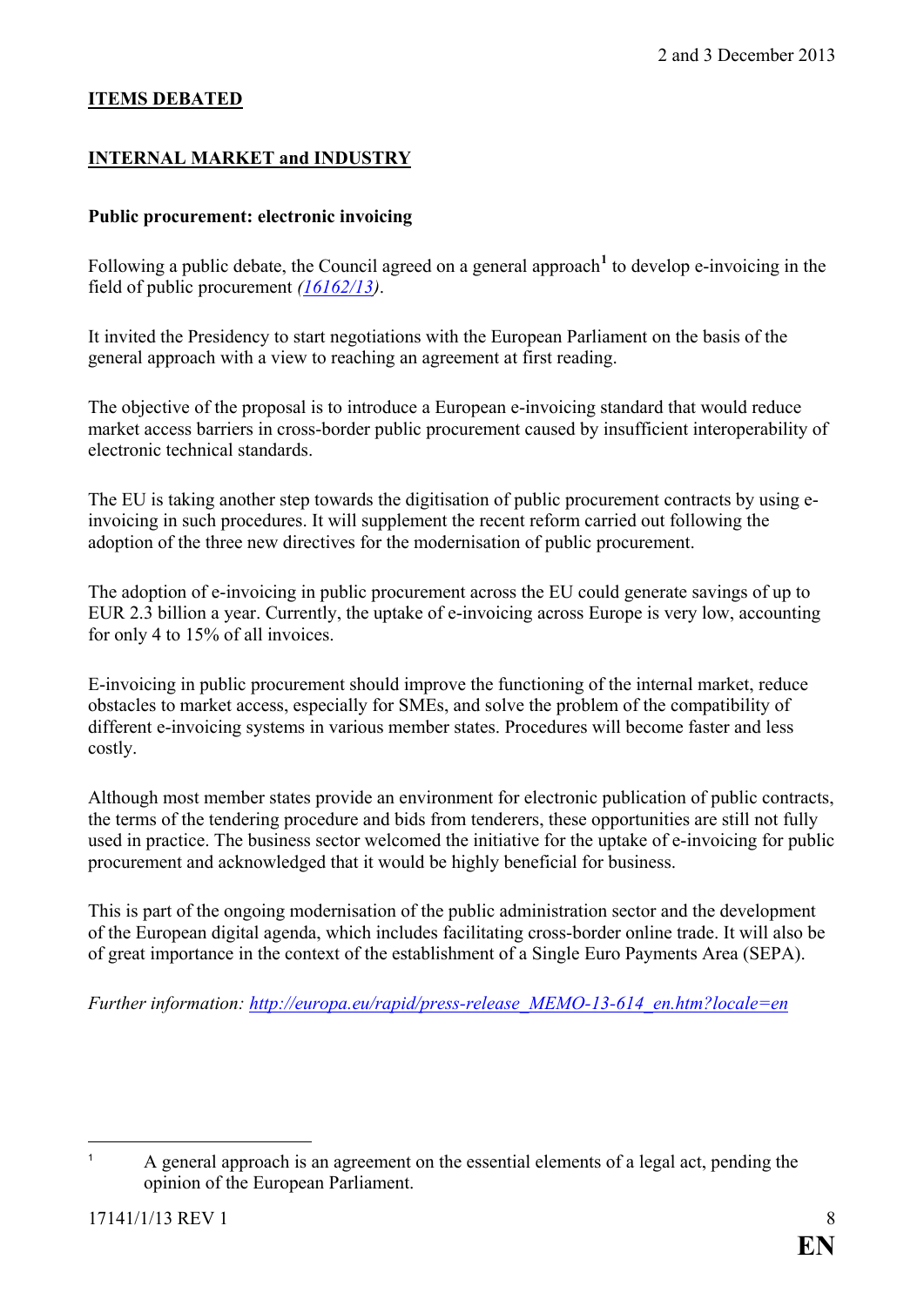#### <span id="page-8-0"></span>**Antitrust law: actions for damages**

Following a public debate, the Council agreed on a general approach on a draft directive concerning actions for damages for breaches of antitrust law. The agreement is based on a compromise proposal put forward by the Presidency *[\(15983/13\)](http://register.consilium.europa.eu/pdf/en/13/st15/st15983.en13.pdf)*.

It invited the Presidency to start negotiations with the European Parliament on the basis of the general approach with a view to reaching an agreement at first reading.

The initiative aims to facilitate claims by victims of infringements of EU competition rules. It will harmonise and ensure the effective enforcement of antitrust rules within the EU, thereby allowing the victims of a cartel to receive full compensation for both the actual loss suffered and for lost profits.

While the right to full compensation is guaranteed by the EU treaty, it is often difficult or nigh on impossible to exercise this right in practice because of the different national rules and procedures which apply. Despite recent improvements, to date most victims of infringements of EU competition rules do not in practice obtain compensation for their losses.

The effectiveness of current leniency programmes, which comprise an important element of the enforcement of EU competition law, should be maintained after adoption of the directive.

Infringements of EU competition law such as cartels or abuses of dominant market positions cause serious harm, not only to the economy as a whole, but also to businesses and consumers.

*Further information: http://europa.eu/rapid/press-release MEMO-13-531 en.htm*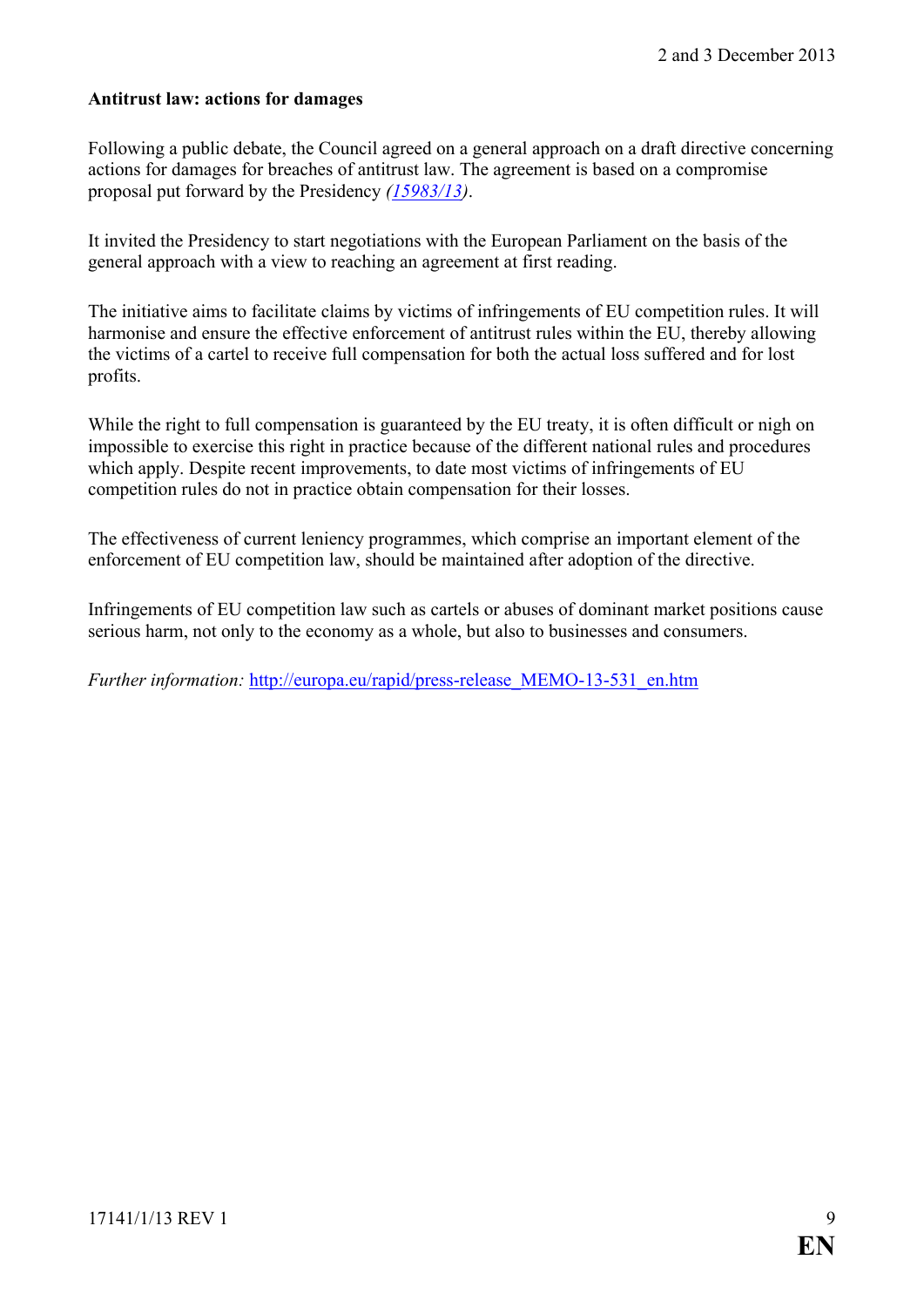#### <span id="page-9-0"></span>**European Semester 2014 : industrial policy, single market and smart regulation**

Ministers for competitiveness held a debate on the European Semester 2014 for economic policy coordination, with a focus on the role of the internal market and the reforms to create growth and jobs. In this context, they approved three sets of conclusions on industrial policy, single market policy and smart regulation.

The outcome of the debate and the conclusions will feed into the forthcoming discussions of the European Council on the European Semester and on the implementation of the Growth Agenda.

The debate followed a presentation by the Commission of the recent communication on the Annual Growth Survey (AGS) for 2014 *[\(16171/13\)](http://register.consilium.europa.eu/pdf/en/13/st16/st16171.en13.pdf)*. The AGS launches the 2014 European Semester for economic policy coordination, which ensures that member states align their budgetary and economic policies with the Stability and Growth Pact and the Europe 2020 strategy for growth and jobs.

The discussion was structured by means of policy questions put forward by the Presidency *[\(16173/13\)](http://register.consilium.europa.eu/pdf/en/13/st16/st16173.en13.pdf)*.

Ministers highlighted the areas within the remit of the Competitiveness Council where closer coordination of economic policies would produce positive effects on European competitiveness. These included the effective coordination of industrial policy, the promotion of innovation, taking account of the impact of other policy areas (such as energy, environment, trade or education) on the competitiveness of the economy, further deepening the single market, the development of the digital market, facilitating business access to finance, especially for SMEs, and the creation of a favorable environment for EU companies.

#### <span id="page-9-1"></span>– *industrial policy*

The Council adopted conclusions on industrial policy *[\(17202/13\)](http://register.consilium.europa.eu/pdf/en/13/st17/st17202.en13.pdf)*. The conclusions put forward recommendations on a broad range of issues affecting industrial competitiveness such as innovation, measures to facilitate access to finance, improved market conditions (internal market, third country markets, energy markets, including a level playing field vis-à-vis third country energy producers and access to raw materials) and human capital, in the run up to the February 2014 European Council.

The conclusions incorporate the results of discussions held at the last Competitiveness Council on 26 September *[\(13593/13\)](http://register.consilium.europa.eu/pdf/en/13/st13/st13593.en13.pdf)*, the work carried out by national experts during the Lithuanian Presidency and contributions by the Commission.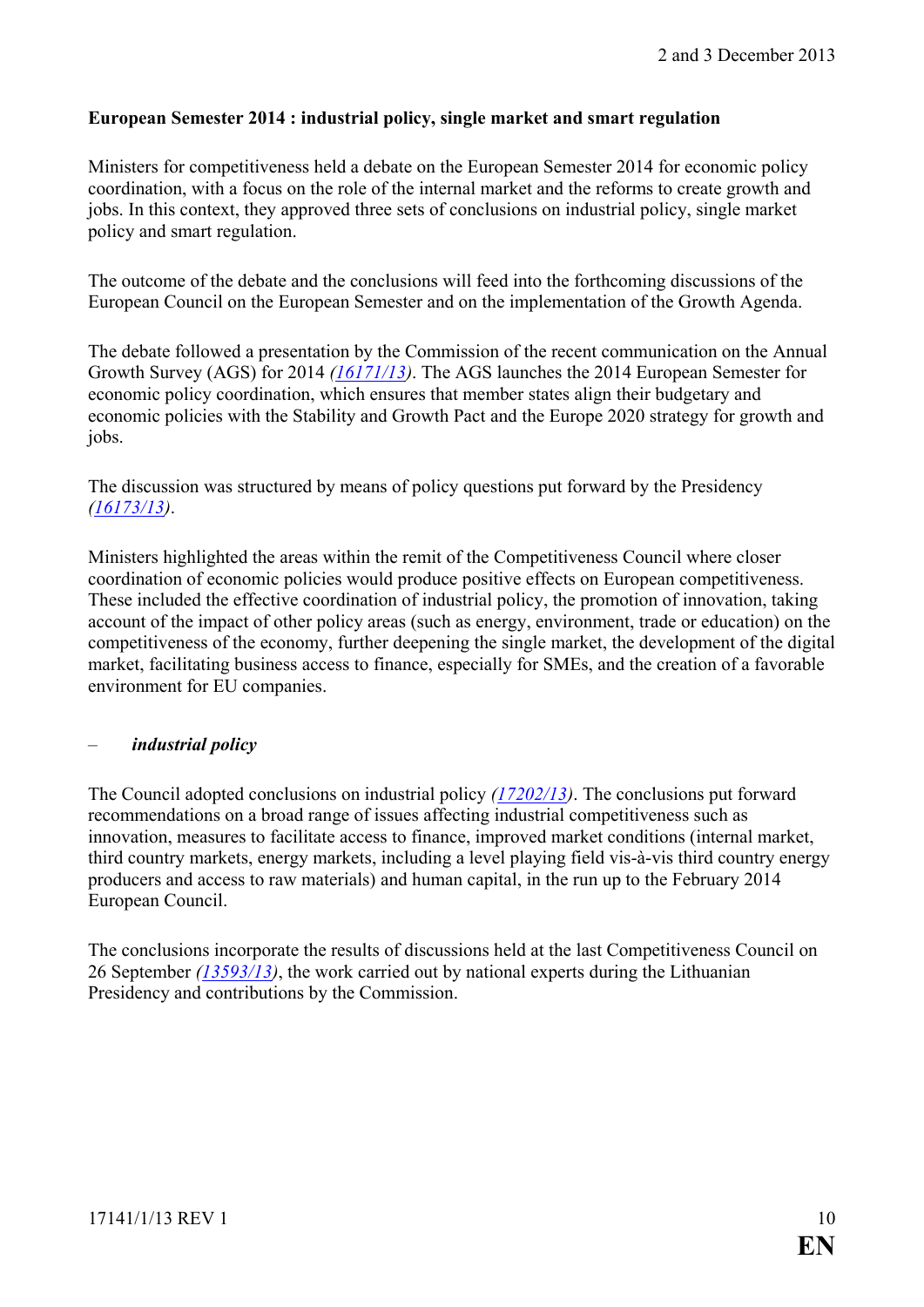## <span id="page-10-0"></span>– *single market*

The Council adopted conclusions addressing three main strands that will lead to a better functioning internal market: governance of the single market; steps to unlock the full potential of the services sector and action to promote the transition to electronic procurement *[\(16443/13\)](http://register.consilium.europa.eu/pdf/en/13/st16/st16443.en13.pdf).*

Furthermore, the Commission presented the second edition of the annual "Single Market integration" report *[\(16171/13\)](http://register.consilium.europa.eu/pdf/en/13/st16/st16171.en13.pdf)*.

#### <span id="page-10-1"></span>– *smart regulation*

The Council adopted conclusions addressing the need to ensure that EU regulation is transparent and simple and achieved at minimum cost, while fostering competitiveness and job creation, taking into account the protection of citizens (*[17227/1/13](http://register.consilium.europa.eu/doc/srv?l=EN&t=PDF&gc=true&sc=false&f=ST%2017227%202013%20REV%201&r=http%3A%2F%2Fregister.consilium.europa.eu%2Fpd%2Fen%2F13%2Fst17%2Fst17227-re01.en13.pdf)*).

In particular, they cover aspects such as a review of the whole body of EU legislation and the development of systematic analysis, based on evaluation and fitness checks; the reduction of the regulatory burden on SMEs and micro-enterprises; the quality of transposition and implementation of EU directives in national law and transparency and ease of access to information.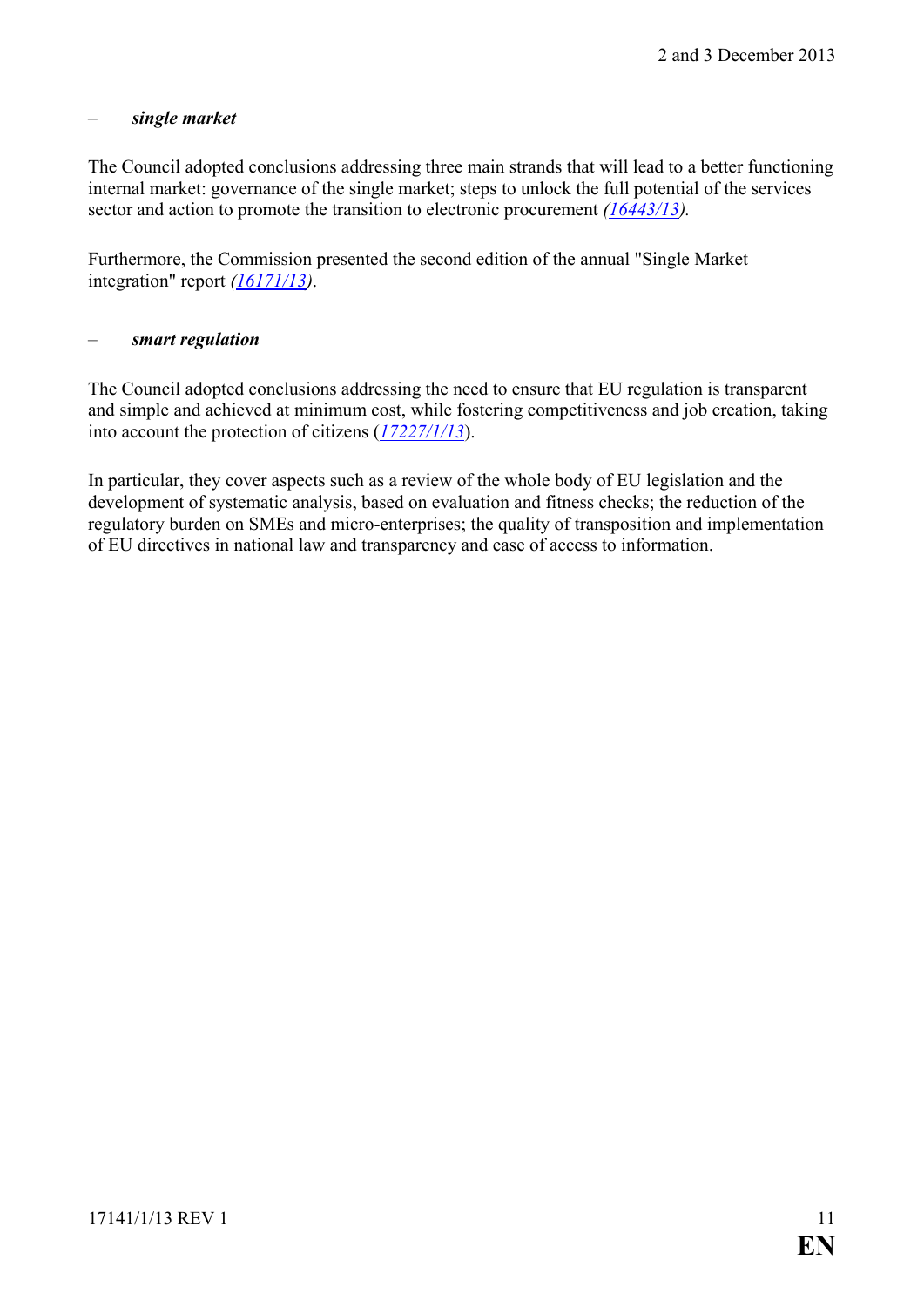#### <span id="page-11-0"></span>**Review of the trade mark system**

The Council took note of a report by the Presidency on the progress made in the ongoing reform of the Community trade mark system *[\(16218/13\)](http://register.consilium.europa.eu/pdf/en/13/st16/st16218.en13.pdf)*.

The reform seeks to modernise the framework for trade marks in order to improve the conditions for business to innovate. It will thus make the Community trade mark system more accessible to SMEs and make trade mark protection more effective. It will furthermore improve cooperation between the Office for Harmonization in the Internal Market (OHIM), which is responsible for registering and administering Community trade marks, and national offices.

Over the years there has been a steady growth in the commercial value and number of trade marks. In 2012, a record number of Community trade mark applications were filed and OHIM received, in 2011, its millionth application since starting operations in 1996. This development has been accompanied by growing expectations on the part of stakeholders for more streamlined and highquality trade mark registration systems, which are more consistent, publicly accessible and technologically up-to-date.

The establishment of OHIM has therefore been a great success and has contributed substantially to strengthening the competitiveness of the EU. The OHIM is located in Alicante, Spain.

The Community trade mark established a stand-alone system for the registration of unitary rights having equal effect throughout the EU. A trade mark serves to distinguish the goods and services of a company. It is the mark through which a business can attract and retain customer loyalty, and create value and growth. The mark works as an engine of innovation and has a favourable impact on employment. The system was designed to co-exist with national trade mark systems, which are still necessary for those undertakings which do not want their trade marks protected at EU level.

*Further information: [http://europa.eu/rapid/press-release\\_MEMO-13-291\\_en.htm?locale=en](http://europa.eu/rapid/press-release_MEMO-13-291_en.htm?locale=en)*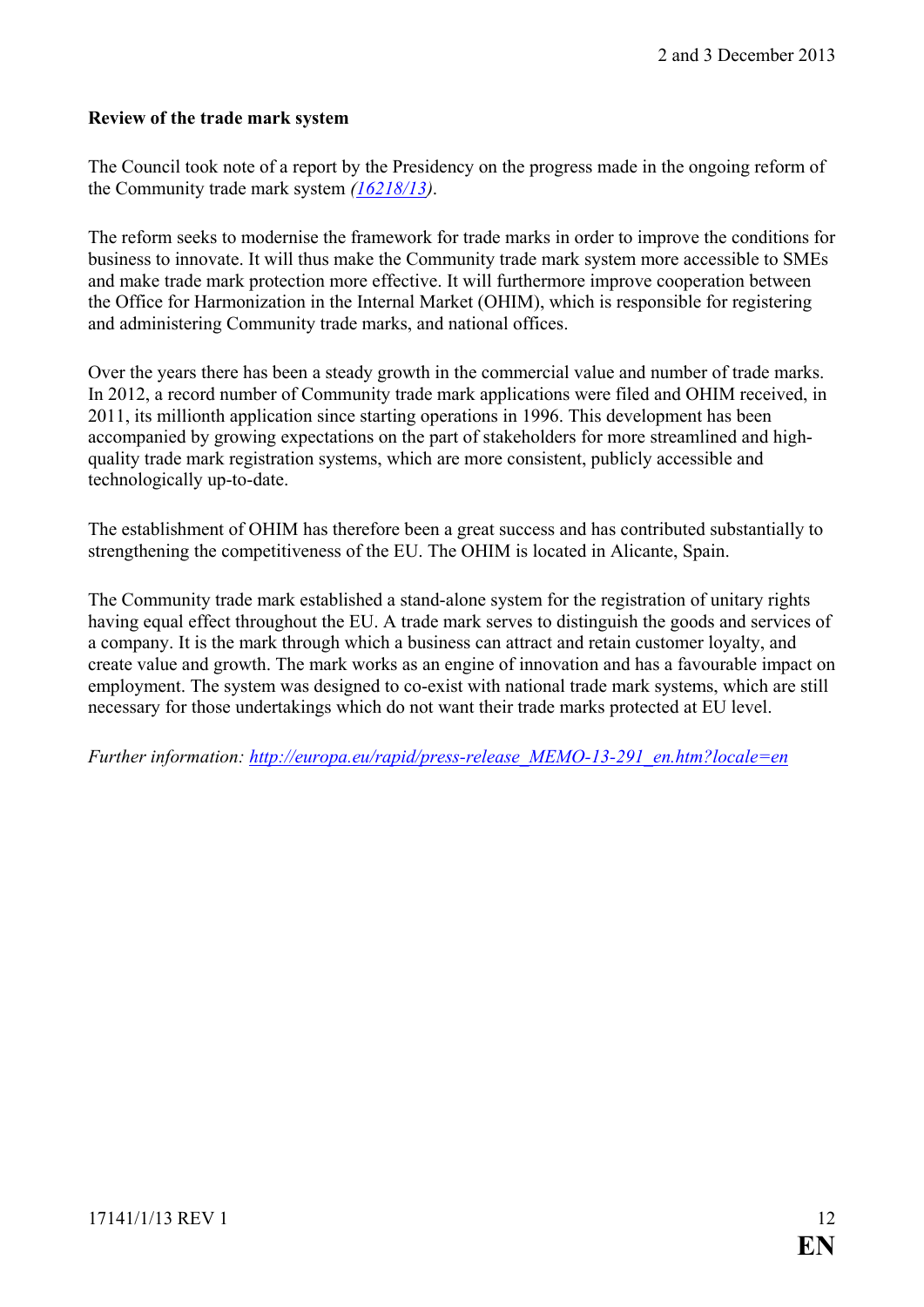## <span id="page-12-0"></span>**RESEARCH and INNOVATION POLICY**

#### <span id="page-12-1"></span>**Private and public partnerships for research and innovation**

The Council reached general approaches on a new generation of public and private partnerships that will implement major elements of the Innovation Union and other relevant EU strategies to stimulate the creation of growth and jobs.

These partnerships will allow large-scale, long-term innovation activities to be carried out under the umbrella of Horizon 2020, the EU's next research framework programme.

Five private-public partnerships are proposed to be set up or further developed as Joint Technology Initiatives (JTIs) in the fields of:

- bio-based industries, to develop new and competitive bio-based value chains that replace the need for fossil fuels and have a strong impact on rural development *[\(16540/13\)](http://register.consilium.europa.eu/pdf/en/13/st16/st16540.en13.pdf)*;
- aeronautics ("Clean Sky 2"), to reduce the environmental impact of the next generation of aircraft *[\(16551/13\)](http://register.consilium.europa.eu/pdf/en/13/st16/st16551.en13.pdf)*;
- electronics, to keep Europe at the forefront of electronic components and systems and bridge the gap from research to market more quickly *[\(16542/13\)](http://register.consilium.europa.eu/pdf/en/13/st16/st16542.en13.pdf)*;
- fuel cells and hydrogen, to develop commercially viable, clean solutions that use hydrogen as an energy carrier and fuel cells as energy converters *[\(16544/13\)](http://register.consilium.europa.eu/pdf/en/13/st16/st16544.en13.pdf)*; and
- innovative medicines ("IMI 2"), to improve European citizens' health and wellbeing by providing new and more effective diagnostics and treatments such as new antimicrobial treatments *[\(16547/13\)](http://register.consilium.europa.eu/pdf/en/13/st16/st16547.en13.pdf)*.

The Commission communication "Public-private partnerships in Horizon 2020: a powerful tool to deliver on innovation and growth in Europe" *[\(12344/13\)](http://register.consilium.europa.eu/pdf/en/13/st12/st12344.en13.pdf),* states that these five JTIs are expected to mobilise a total investment of over EUR 17 billion, of which the EU budget contribution will be up to EUR 6.4 billion.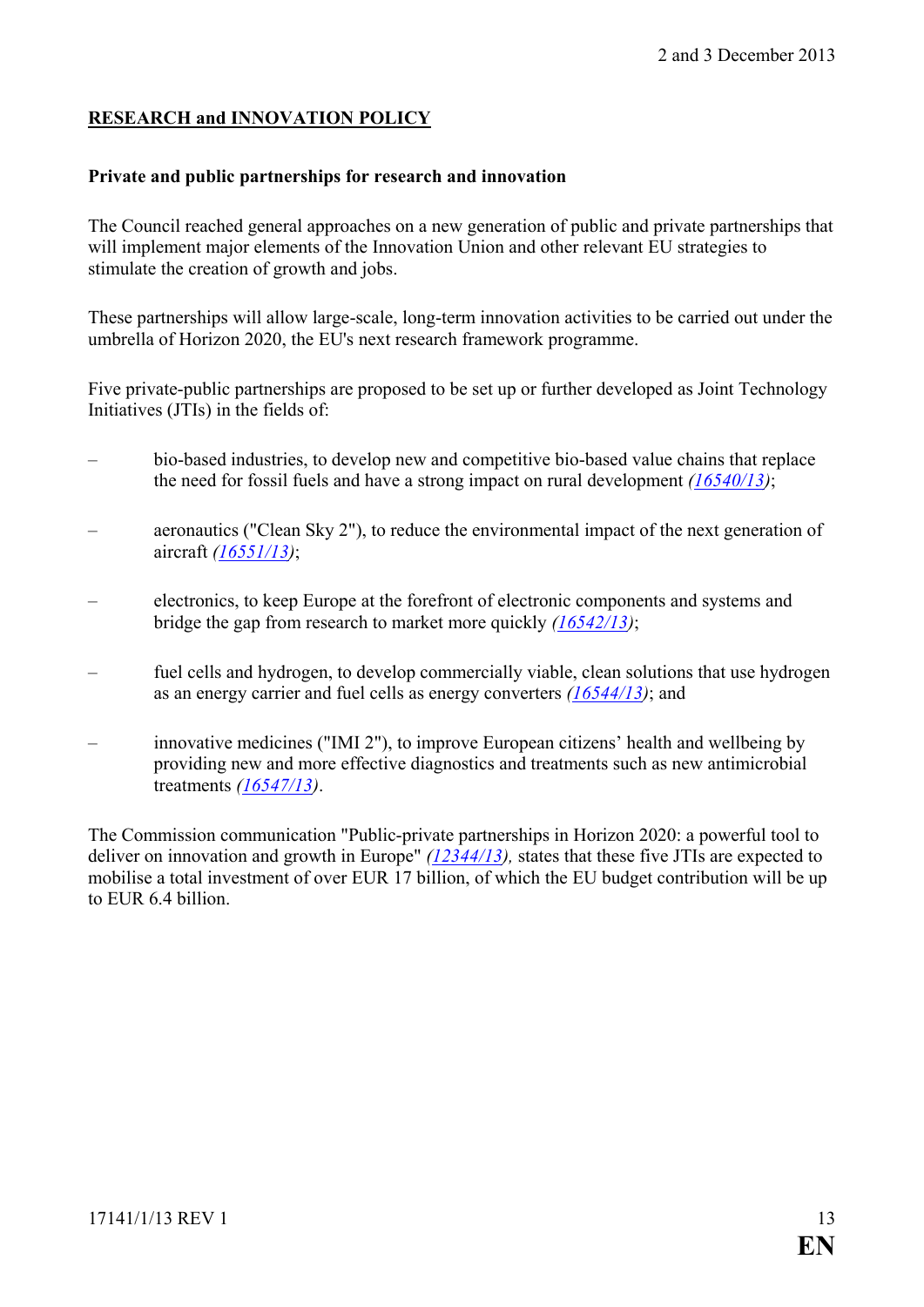Four public-public partnerships are proposed to be further developed on research programmes jointly undertaken by member states with the participation of the Union in the areas of:

- active and assisted living, to improve the quality of life for the elderly and the availability of technology-based products and services *[\(16549/13\)](http://register.consilium.europa.eu/pdf/en/13/st16/st16549.en13.pdf)*;
- clinical trials in African countries, to contribute to the reduction of the social and economic burden of poverty-related diseases *[\(16535/13\)](http://register.consilium.europa.eu/pdf/en/13/st16/st16535.en13.pdf)*;
- metrology, to provide fit-for-purpose metrology solutions as well as measurement technologies addressing societal challenges such as energy, environment and health *[\(16548/13\)](http://register.consilium.europa.eu/pdf/en/13/st16/st16548.en13.pdf)*; and
- research and development performing SMEs ("Eurostars-2" programme), to stimulate the competitiveness of innovative SMEs *[\(16533/13\)](http://register.consilium.europa.eu/pdf/en/13/st16/st16533.en13.pdf)*.

The Commission called upon the European Parliament and the Council to adopt the necessary legislative decisions to launch these partnerships at the start of Horizon 2020.

## <span id="page-13-0"></span>**ITER experimental reactor: joint undertaking "Fusion for Energy"**

The Council reached a political agreement with a view to amending the decision establishing the European joint undertaking for ITER (called "Fusion for Energy") in order to provide a better basis for the financing of the activities of this joint undertaking for the period 2014-2020 under the Euratom Treaty *[\(16536/13\)](http://register.consilium.europa.eu/pdf/en/13/st16/st16536.en13.pdf)*.

The agreement will be formally adopted by the Council at an upcoming meeting.

Following the European Council conclusions of 7-8 February 2013, which stated that the International Thermonuclear Experimental Reactor (ITER) would be financed under the EU general budget for 2014-2020, the Commission presented a proposal on 28 August.

Unlike the approach of the Seventh Framework Programme for research (2007-13), the proposal is not designed as a research programme under Article 7 of the Euratom Treaty. It is instead based on Article 47 and refers to the participation of Euratom in the financing of the joint undertaking.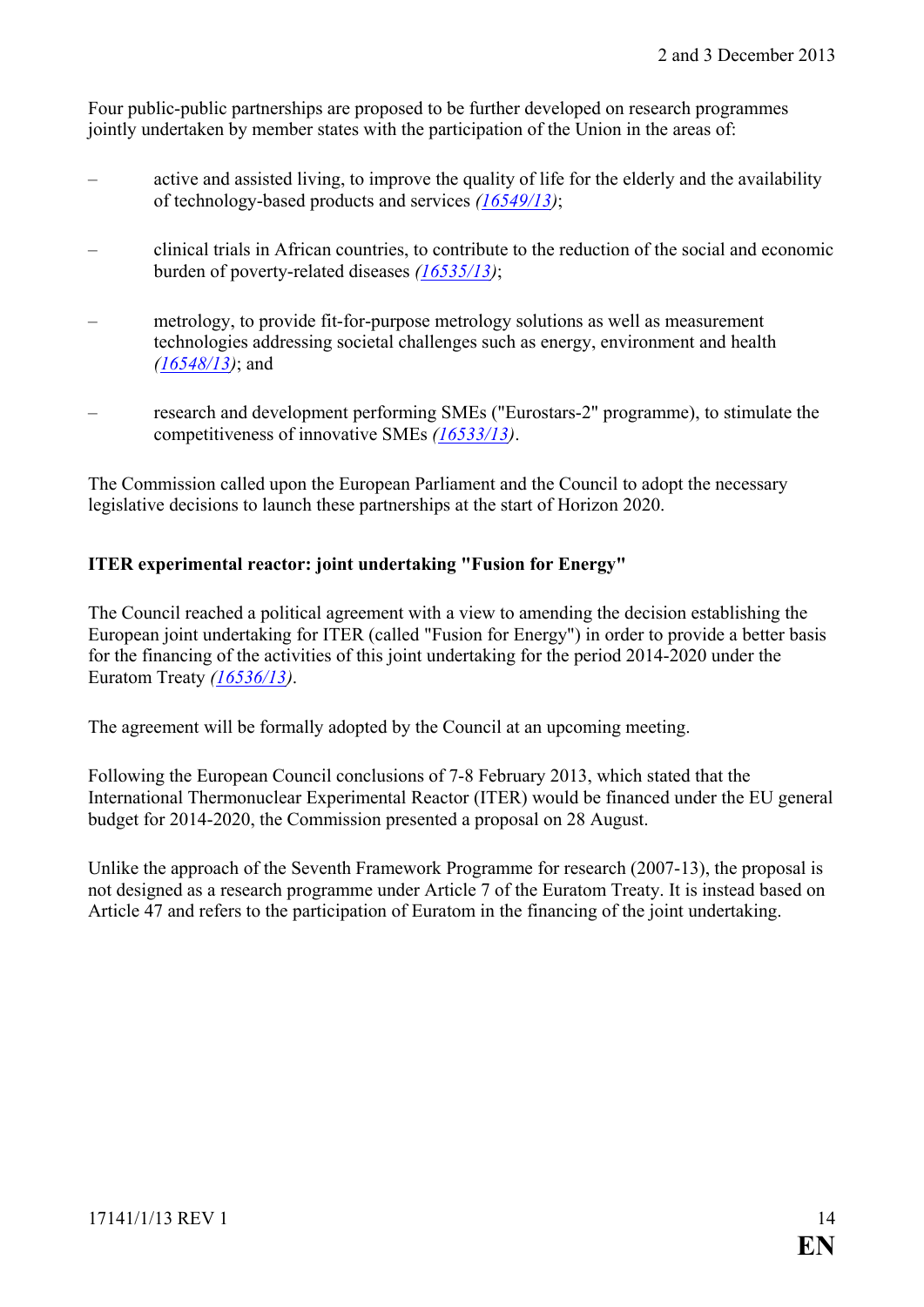The purpose of the proposal is to transfer funds from the Commission to Fusion for Energy for the European contribution to ITER without the requirements specific to research programmes. Europe, as the main contributor - providing around 45% of the whole investment - has a particular responsibility to make ITER a success.

ITER is a first-of-a-kind global collaboration project to build and operate an experimental reactor with the aim of demonstrating the scientific and technological feasibility of fusion energy for peaceful purposes.

*Further information:*

*[http://ec.europa.eu/research/energy/euratom/index\\_en.cfm?pg=fusion&section=iter](http://ec.europa.eu/research/energy/euratom/index_en.cfm?pg=fusion§ion=iter)*

### <span id="page-14-0"></span>**A more innovative public sector**

Ministers held a policy debate on ways to make the public sector more innovative. They had an exchange of views on best practice in the public sector in the various member states.

They broadly welcomed a report by an independent group of experts, whilst indicating that further analysis of its recommendations *[\(16066/13\)](http://register.consilium.europa.eu/pdf/en/13/st16/st16066.en13.pdf)* would be required.

Many delegations emphasised the importance of more efficient use of public procurement procedures as a means to provide better access to public services and help improve companies' competitiveness.

The integration and use of information and communication technologies was also mentioned as a way of providing services more cost-effectively.

Some other elements that would help to modernise public administrations were highlighted: digitisation and e-administration methods, reduction of bureaucracy, development of online infrastructures at government and local levels, training of civil servants and promotion of precommercial procurement.

While acknowledging that reforms in the public sector are a matter of national competence, a number of delegations considered that coordination at EU level on cross-cutting issues could be of added value for taking forward national reform efforts.

The subject was discussed at the Informal Competitiveness Council in July 2013 in Vilnius, Lithuania. It tackled the importance of making public administrations more responsive to the needs of SMEs and the role that digital public administrations can have in fostering growth.

The October 2013 European Council stated that the modernisation of public administrations should continue through the swift implementation of e-services such as e-health, e-invoicing and eprocurement.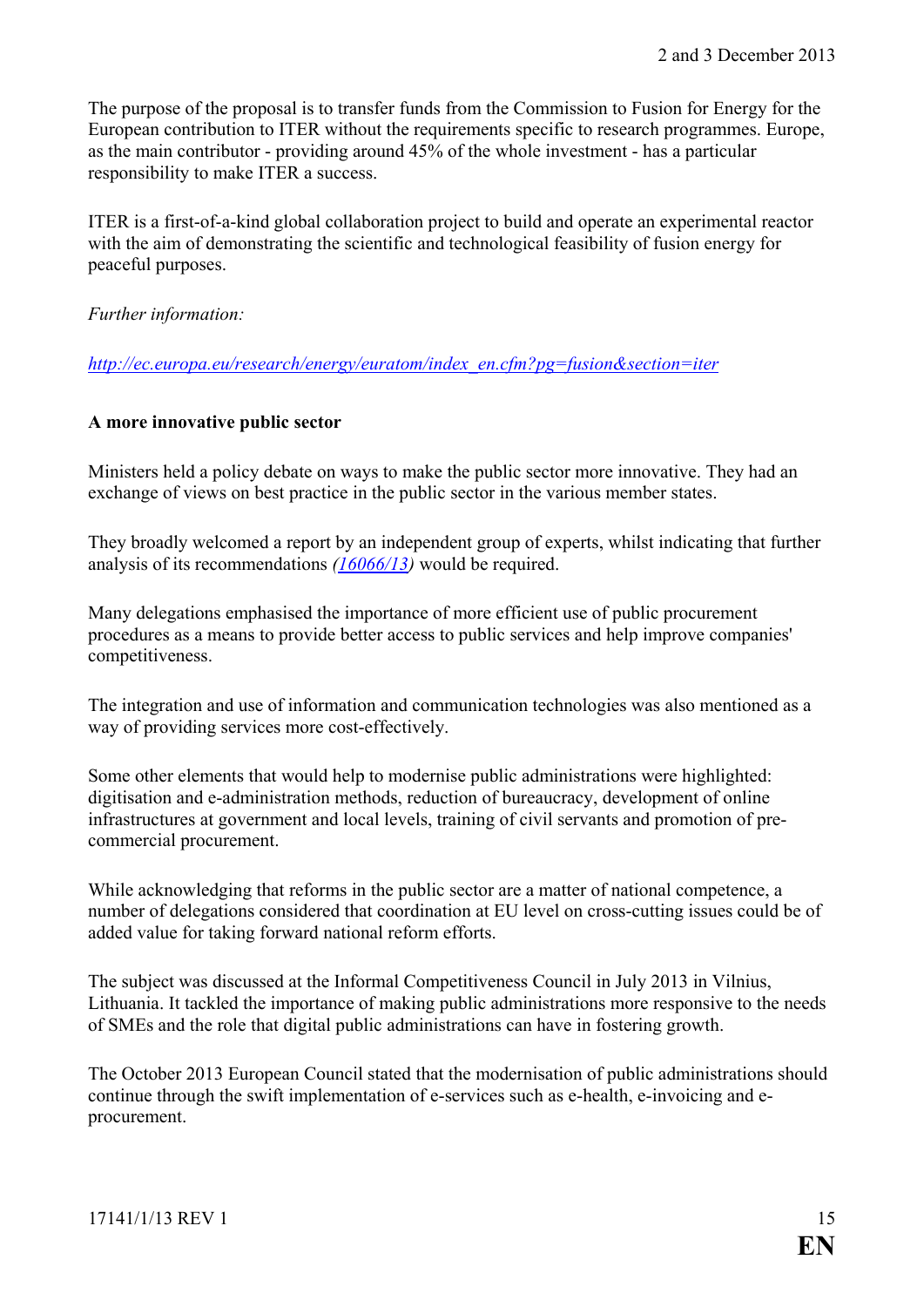## <span id="page-15-0"></span>**SPACE POLICY**

#### <span id="page-15-1"></span>**Copernicus space programme for 2014-2020**

During a public debate, the Council reached a general approach on "Copernicus", the European programme for monitoring the Earth from satellites *[\(17235/13\)](http://register.consilium.europa.eu/doc/srv?l=EN&t=PDF&gc=true&sc=false&f=ST%2017235%202013%20INIT&r=http%3A%2F%2Fregister.consilium.europa.eu%2Fpd%2Fen%2F13%2Fst17%2Fst17235.en13.pdf)*.

Copernicus will provide important support for a wide range of areas such as agriculture and fisheries, land use and urban planning, the fight against forest fires, disaster response, maritime transport or air pollution monitoring. It also contributes to economic growth by boosting commercial applications (the so-called downstream services) in many different sectors.

Together with the "Galileo" navigation satellite system, it will play a key role in ensuring that Europe has independent access to space.

Copernicus, previously known as GMES (Global Monitoring for Environment and Security), will provide Europe with continuous, independent and reliable access to earth observation data and information.

#### *Further information:*

[http://ec.europa.eu/enterprise/policies/space/copernicus/index\\_en.htm](http://ec.europa.eu/enterprise/policies/space/copernicus/index_en.htm)

#### <span id="page-15-2"></span>**Space surveillance and tracking service**

The Council took note of a progress report on a draft decision for establishing a surveillance and tracking service (SST) for space.

The establishment of a European SST will contribute to the safety of space infrastructures, which are increasingly threatened by collision risks due to the growing population of satellites and the amount of space debris. Economic losses for European satellite operators stemming from collisions or costly and risky manoeuvres to avoid collisions are currently assessed at around EUR 140 million per year and rising.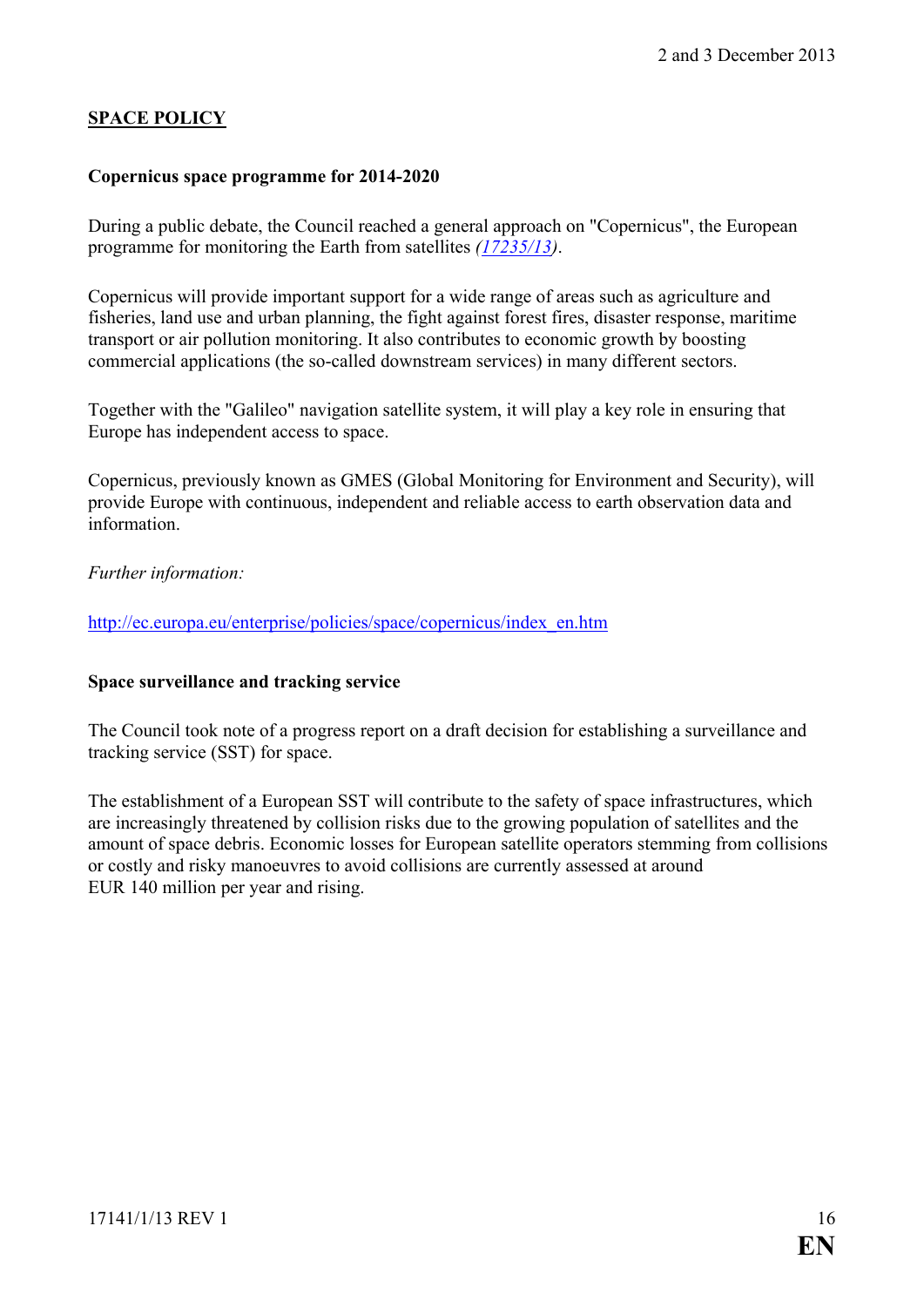In order to mitigate the risk of collision it is necessary to identify and monitor satellites and space debris, catalogue their positions, and track their movements when a potential risk of collision has been identified so that satellite operators can be alerted to move their satellites.

As operational SST services at European level do not exist, European satellite operators currently rely to a large extent on information provided by the US.

*Further information:*

*[http://ec.europa.eu/enterprise/newsroom/cf/itemdetail.cfm?item\\_type=251&lang=en&item\\_id=646](http://ec.europa.eu/enterprise/newsroom/cf/itemdetail.cfm?item_type=251&lang=en&item_id=6463) [3](http://ec.europa.eu/enterprise/newsroom/cf/itemdetail.cfm?item_type=251&lang=en&item_id=6463)*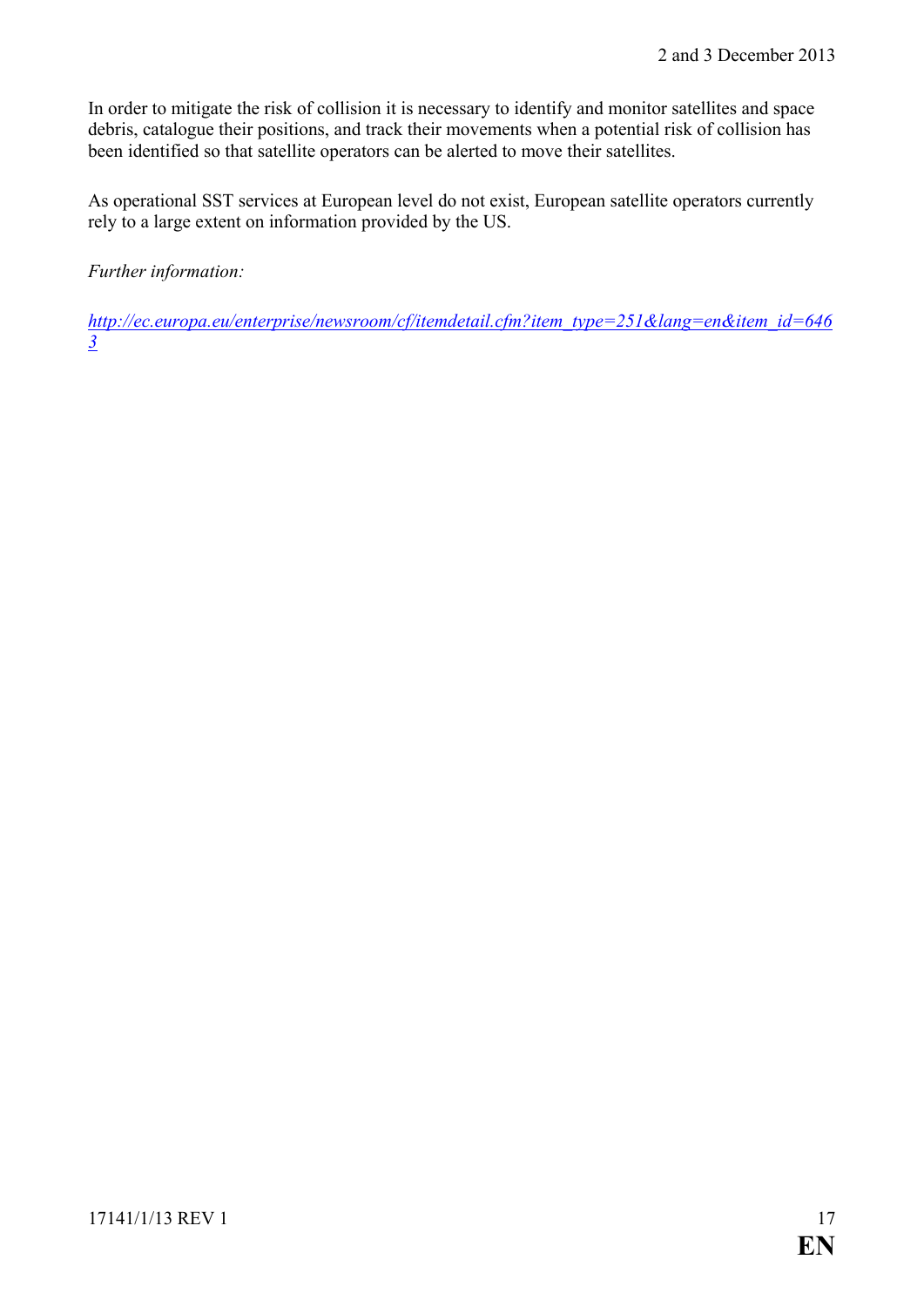## <span id="page-17-0"></span>**ANY OTHER BUSINESS**

## <span id="page-17-1"></span>– *Defence industries*

Over their informal working lunch, ministers exchanged views on the European Defence Technological and Industrial Base (EDTIB) in the context of preparatory discussions for the next European Council. The European Council of 19-20 December will be devoted to the Common Security and Defence Policy (CSDP).

Ministers highlighted the fact that a competitive EDTIB is a prerequisite for stimulating innovation, growth and jobs and securing up-to-date capabilities.

A key element for strengthening both the EDTIB and the internal market for defence is to ensure security of supply between member states. Armed forces, as end users and customers, must be sure that their supplies will be delivered on time no matter whether their suppliers are established in their own or another member state.

Many highlighted the essential role of SMEs in the defence supply chain, which normally access defence markets as sub-suppliers of larger prime contractors.

Other important elements were mentioned as a means of reinforcing the EDTIB, especially when defence budgets are under constraint, such as exploring how synergies between the civilian and military sectors could be improved both at national and EU level.

On 26 September 2013, the Competitiveness Council discussed the action plan proposed in the Commission communication "Towards a more competitive and efficient European defence and security sector".

On 25 November 20[1](#page-17-2)3 the Council adopted conclusions on CDSP<sup>1</sup>. Among other things, the conclusions called on the Commission to ensure full implementation of the two EU defence directives on procurement and intra-EU transfers.

<span id="page-17-2"></span>**<sup>1</sup>** [http://www.consilium.europa.eu/uedocs/cms\\_data/docs/pressdata/EN/foraff/139719.pdf](http://www.consilium.europa.eu/uedocs/cms_data/docs/pressdata/EN/foraff/139719.pdf)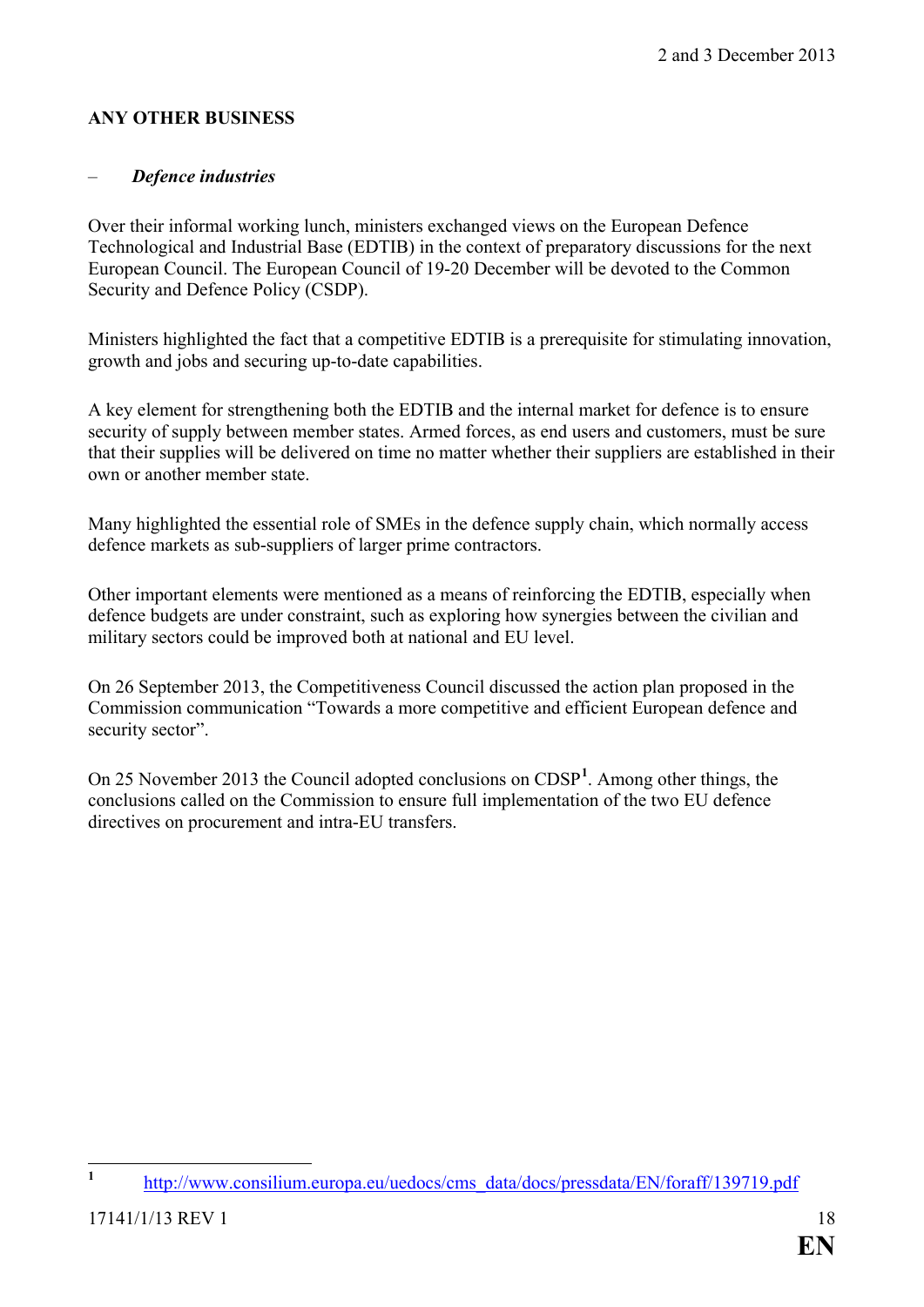## <span id="page-18-0"></span>– *Product safety and market surveillance package*

The Council took note of a Presidency report on the state of play regarding two proposals for regulations on market surveillance (*[5890/13](http://register.consilium.europa.eu/pdf/en/13/st05/st05890.en13.pdf)*) and on consumer product safety (*[5892/13](http://register.consilium.europa.eu/pdf/en/13/st05/st05892.en13.pdf)*) which are currently under discussion in the Council preparatory bodies *[\(16872/13\)](http://register.consilium.europa.eu/pdf/en/13/st16/st16872.en13.pdf).*

The report shows a high degree of overall convergence on the package. However, it also points out an outstanding political issue in the package which remains unsolved, which concerns the proposed provision for establishing mandatory country of origin marking for non-food products.

A number of delegations considered that this provision would improve the traceability of products and consumer information. Other delegations, on the other hand, argued that a mandatory country of origin provision was not justified and could be burdensome for economic operators. Some delegations pointed out the lack of any accurate economic analysis on the potential effects of this provision.

The Internal Market Committee of the European Parliament voted its reports on 17 October 2013.

## <span id="page-18-1"></span>– *Collective management of copyright and multi-territorial licensing for online music*

The Council took note of the provisional agreement reached with the European Parliament on new rules governing the collective management of copyright and the multi-territorial licensing of rights in musical works for online uses**[1](#page-18-2)** .

The agreement, which is the result of three rounds of negotiations concluded on 4 November, will be set in a directive that pursues two complementary objectives:

- to improve the functioning of copyright collecting societies in the internal market, and
- to facilitate cross-border licensing of authors' rights in online music.

*See also press release [17205/13.](http://register.consilium.europa.eu/doc/srv?l=EN&t=PDF&gc=true&sc=false&f=ST%2017205%202013%20INIT)*

<span id="page-18-2"></span> $\overline{a}$ **<sup>1</sup>** [http://www.eu2013.lt/en/news/pressreleases/lithuanian-presidency-successfully-concluded](http://www.eu2013.lt/en/news/pressreleases/lithuanian-presidency-successfully-concluded-negotiations-with-european-parliament-on-collective-management-of-copyright-and-licencing-music-online-)[negotiations-with-european-parliament-on-collective-management-of-copyright-and](http://www.eu2013.lt/en/news/pressreleases/lithuanian-presidency-successfully-concluded-negotiations-with-european-parliament-on-collective-management-of-copyright-and-licencing-music-online-)[licencing-music-online-](http://www.eu2013.lt/en/news/pressreleases/lithuanian-presidency-successfully-concluded-negotiations-with-european-parliament-on-collective-management-of-copyright-and-licencing-music-online-)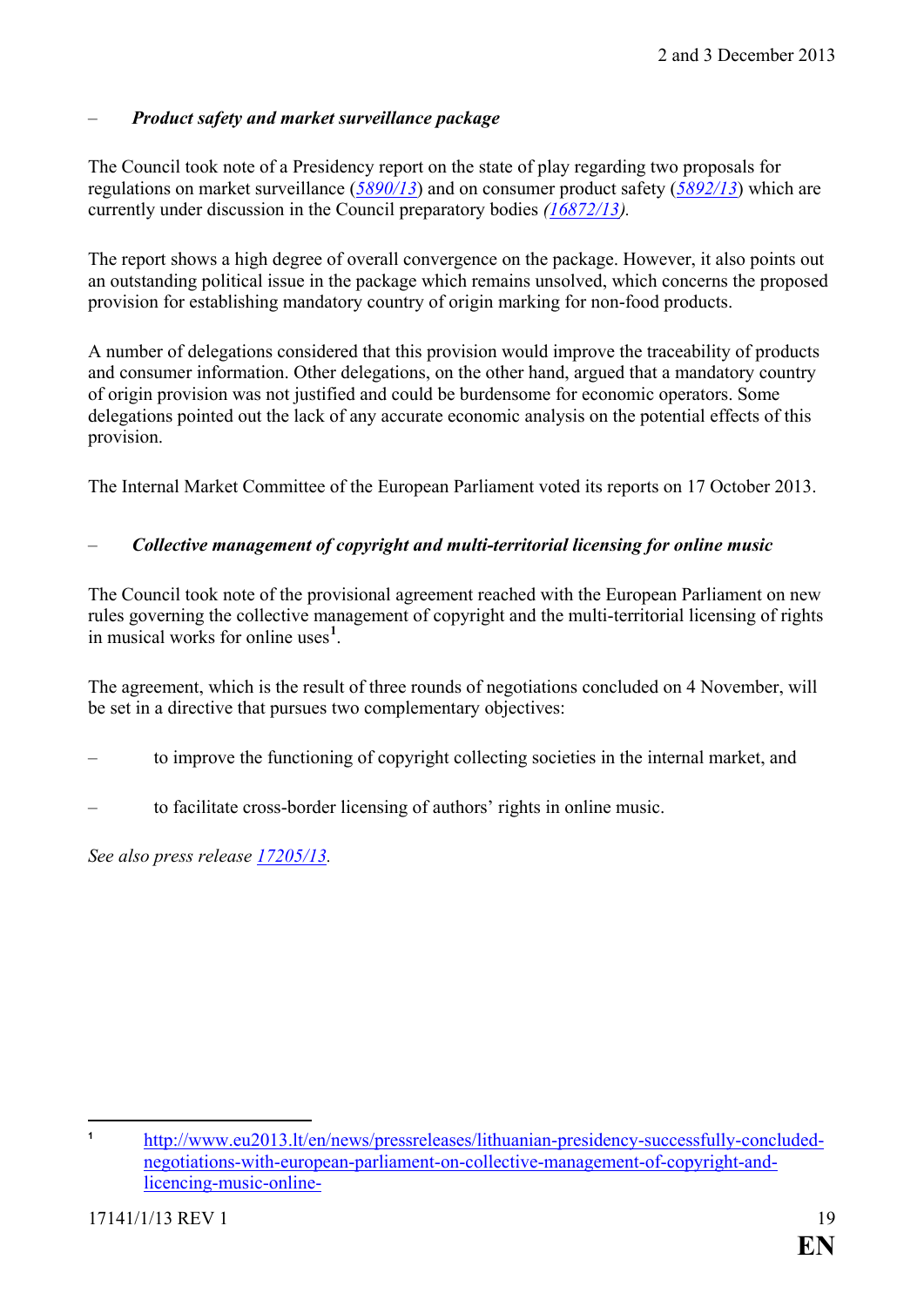## <span id="page-19-0"></span>– *Unitary patent protection system*

The Council took note of the progress made by the two committees in charge of preparations for the early establishment and entry into operation of the unitary patent protection system and of the Unified Patent Court *[\(15819/13\)](http://register.consilium.europa.eu/pdf/en/13/st15/st15819.en13.pdf)*.

The "Select committee": set up in the framework of the European Patent Organisation, it consists of representatives of the 25 EU member states participating in enhanced cooperation for the creation of unitary patent protection, and the Commission as an observer.

The "Preparatory committee" for the establishment of the Unified Patent Court: [www.unified](http://www.unified-patent-court.org/)[patent-court.org](http://www.unified-patent-court.org/) .

The work of both committees is closely connected in order to ensure a consistent approach.

## <span id="page-19-1"></span>– *State aid: General block exemption regulation*

The Council took note of information from the Czech delegation concerning preparations to update the "General block exemption regulation" on state aid measures, which enables the Commission to declare certain categories of state aid compatible with internal market aid.

Several delegations pointed out that it would be a good idea to improve the system of state aid while carrying out the general reform.

The review of the regulation is part of the wider reform designed to modernise state aid rules launched in 2012. It aims to ensure that member states and stakeholders have a clear set of rules as of 2014 as a reference point for the development of their policies and aid interventions.

## <span id="page-19-2"></span>– *Work programme of the upcoming Greek Presidency*

The Greek delegation informed ministers about the Presidency's work programme on competitiveness for the first half of 2014.

In the field of internal market and industry, the top priorities of the Greek Presidency will include the progress and finalisation of pending legislative initiatives contained in the Single Market Act I and II packages. It will also pay particular attention to industrial policy coordination and to ways of facilitating access to finance for SMEs.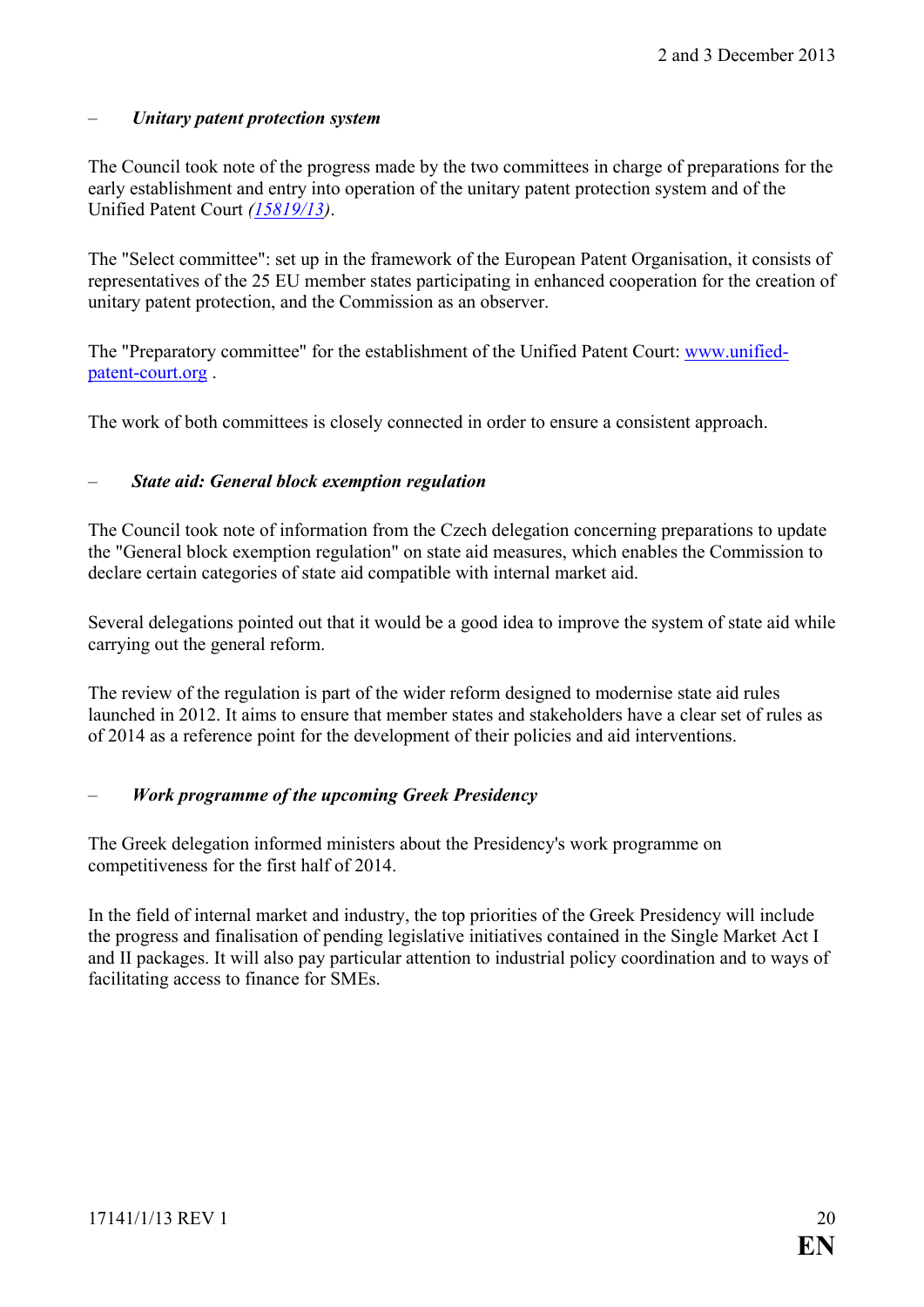As regards research, the upcoming Presidency intends to focus its efforts on concluding the public and private partnerships for innovation so that they can be launched as soon as possible.

Finalising negotiations on the Copernicus space programme will also be a main priority.

The work programme for competitiveness is in line with the 18-month programme jointly prepared by the trio of EU presidencies (*[17426/12\)](http://register.consilium.europa.eu/pdf/en/12/st17/st17426.en12.pdf)*.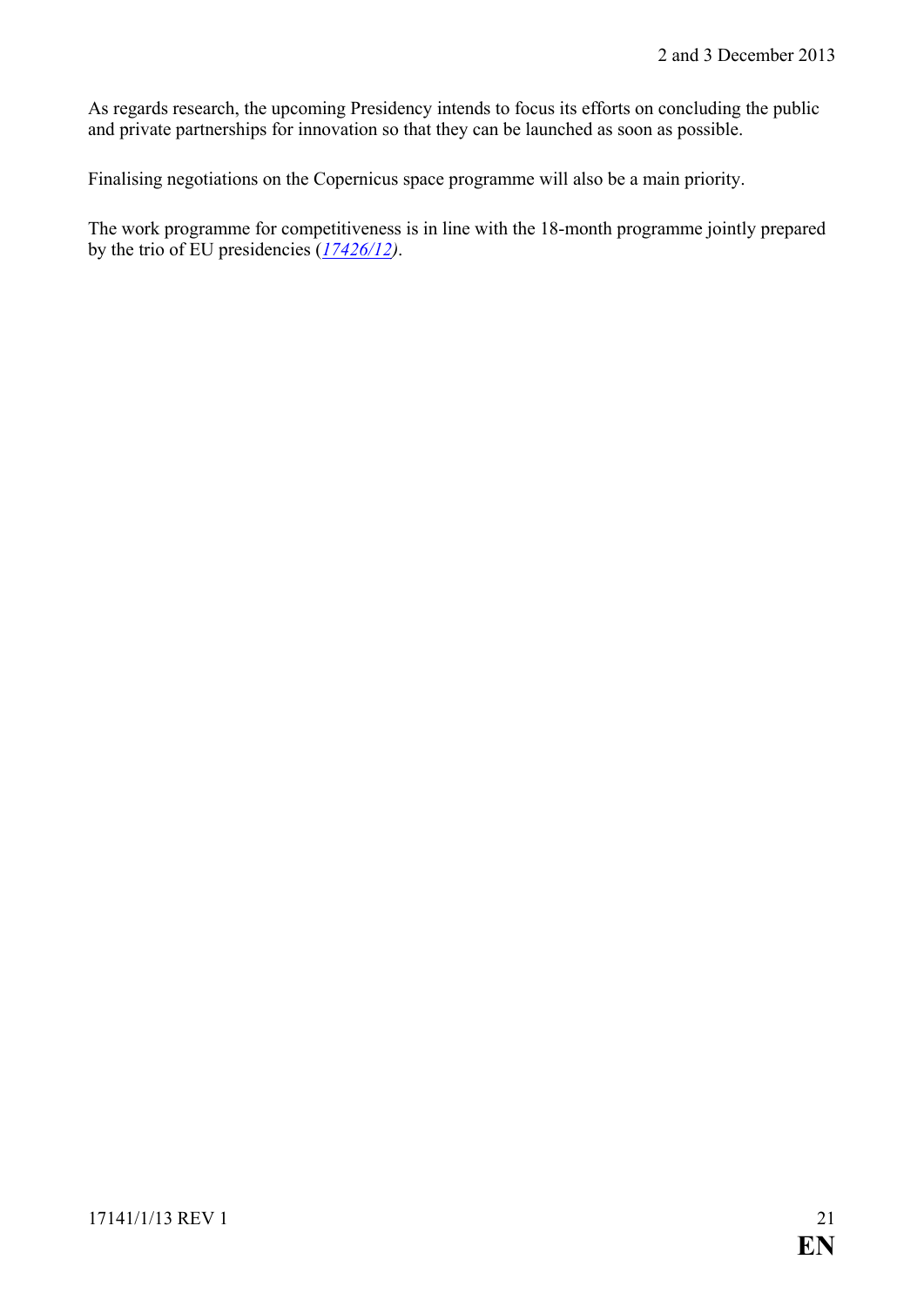## **OTHER ITEMS APPROVED**

## *GENERAL AFFAIRS*

#### <span id="page-21-0"></span>**Multiannual financial framework for 2014-2020**

The Council adopted a regulation laying down the EU's multiannual financial framework (MFF) for 2014-2020 (*[11791/7/13](http://register.consilium.europa.eu/pdf/en/13/st11/st11791-re07.en13.pdf)*) enabling the European Union to spend up to EUR 959.99 billion in commitments and EUR 908.40 billion in payments over the next seven years. This follows the European Parliament's consent of 19 November.

The Council also approved

- the draft interinstitutional agreement (IIA) on budgetary discipline, cooperation in budgetary matters and sound financial management; this is aimed at facilitating the annual budgetary procedure and complementing the provisions of the MFF regulation, notably on special instruments outside the multiannual financial framework (*[11838/13](http://register.consilium.europa.eu/pdf/en/13/st11/st11838.en13.pdf)*); and
- the statements forming part of the political agreement reached on the MFF at the end of June (*[15997/13 ADD 1](http://register.consilium.europa.eu/pdf/en/13/st15/st15997-ad01.en13.pdf)*).

The MFF regulation and the IIA set out in legal terms the political agreement reached between the Council and the European Parliament on 27 June 2013. The expenditure limits for the next seven years are the same as in the European Council's conclusions of 8 February 2013 (*[37/13](http://register.consilium.europa.eu/pdf/en/13/st00/st00037.en13.pdf) + [COR 1](http://register.consilium.europa.eu/pdf/en/13/st00/st00037-co01.en13.pdf)*; [summary of conclusions\)](http://www.consilium.europa.eu/special-reports/mff/summary-of-the-european-council-agreement), and on four issues (flexibility, review/revision, unity of the budget and own resources) the texts address the European Parliament's wishes (*[11732/13](http://register.consilium.europa.eu/pdf/en/13/st11/st11732.en13.pdf)*).

*For details see [15259/1/13 REV 1](http://register.consilium.europa.eu/pdf/en/13/st15/st15259-re01.en13.pdf)*.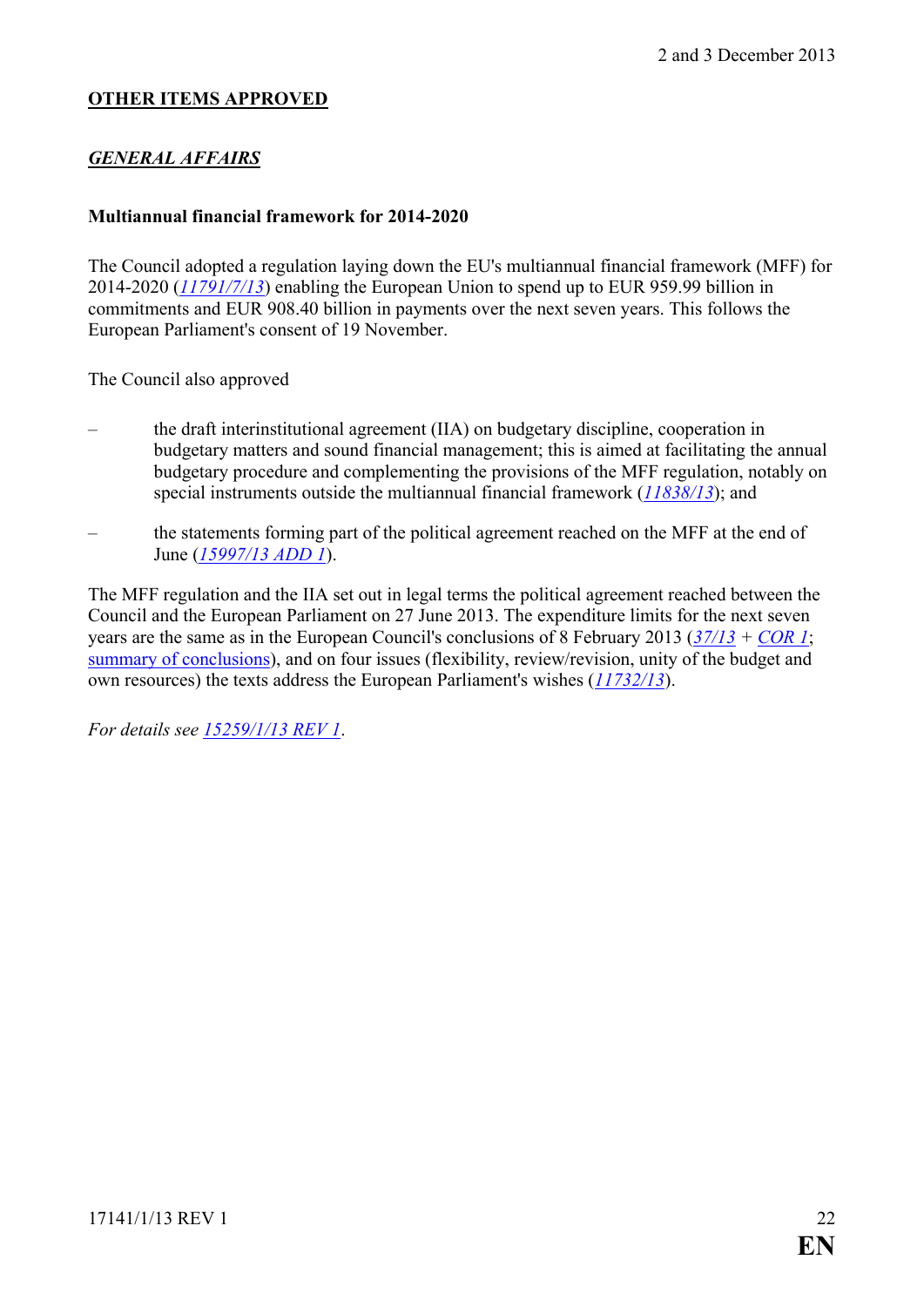## *ECONOMIC AND FINANCIAL AFFAIRS*

#### <span id="page-22-0"></span>**Single Supervisory Mechanism: Memorandum of Understanding**

The Council agreed to mandate the presidency to sign, on its behalf, a memorandum of understanding with the European Central Bank on cooperation on procedures related to the single supervisory mechanism (*[15963/13](http://register.consilium.europa.eu/pdf/en/13/st15/st15963.en13.pdf)*).

The MoU covers the ECB's accountability and reporting obligations to the Council and the Euro Group under regulation (EU) No 1024/2013 transferring supervisory tasks to the ECB.

For more information on the SSM, see press release *[14044/13](http://register.consilium.europa.eu/pdf/en/13/st14/st14044.en13.pdf)*.

## *RESEARCH*

#### <span id="page-22-1"></span>**Research infrastructures**

The Council amended the European Research Infrastructures Consortium (ERIC) legal framework in order to make it easier for associated countries to become members of an ERIC *[\(15660/13\)](http://register.consilium.europa.eu/pdf/en/13/st15/st15660.en13.pdf)*.

The ERIC regulation was adopted in 2009 to facilitate the establishment and operation of European research infrastructures.

*See also:* [http://ec.europa.eu/research/infrastructures/index\\_en.cfm?pg=eric](http://ec.europa.eu/research/infrastructures/index_en.cfm?pg=eric)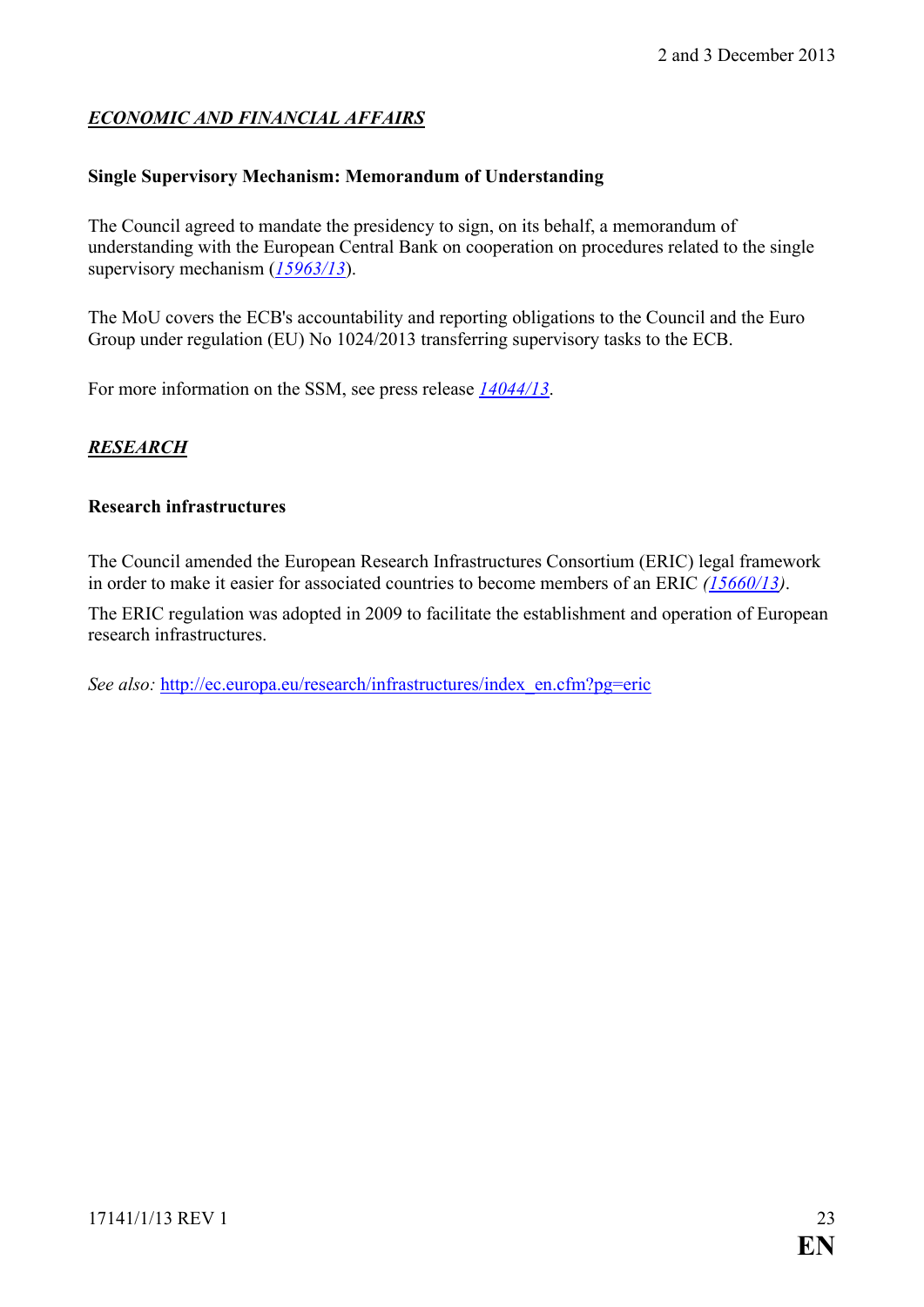#### <span id="page-23-0"></span>**HORIZON 2020: research programme for 2014-2020**

The Council adopted the "Horizon 2020" programme for research and innovation for the years 2014 to 2020 *[\(PE-CONS 67/13\)](http://register.consilium.europa.eu/pdf/en/13/pe00/pe00067.en13.pdf)*.

Horizon 2020 will replace the EU's 7th Research Framework Programme (FP7), which runs until the end of 2013. Compared with FP7, the new programme is expected to further eliminate fragmentation in the fields of scientific research and innovation.

Horizon 2020, which has a budget of around EUR 77 billion, will underpin the objectives of the Europe 2020 strategy for growth and jobs, as well as the goal of strengthening Europe's scientific and technological bases by contributing to achieving a European Research Area in which researchers, scientific knowledge and technology circulate freely.

Horizon 2020 focuses on three priorities, namely generating excellent science in order to strengthen the Union's world-class scientific excellence and make the Union research and innovation system more competitive, fostering industrial leadership to speed up the development of technologies that will support businesses and innovation, including for small companies, and tackling societal challenges in order to respond to the priorities identified in the Europe 2020 strategy by supporting activities covering the entire chain from research to market.

*See also press release: [16939/13.](http://register.consilium.europa.eu/doc/srv?l=EN&t=PDF&gc=true&sc=false&f=ST%2016939%202013%20INIT)*

## *TRADE POLICY*

#### <span id="page-23-1"></span>**Tariffs on imports of solar panels from China**

The Council adopted anti-dumping and anti-subsidy regulations on tariffs on imports of solar panels from China *[\(15702/13](http://register.consilium.europa.eu/servlet/driver?ssf=DATE_DOCUMENT+DESC&srm=25&md=400&typ=Simple&cmsid=638&ff_SOUS_COTE_MATIERE=&lang=EN&fc=REGAISEN&ff_COTE_DOCUMENT=15702/13&ff_TITRE=&ff_FT_TEXT=&dd_DATE_REUNION=&single_comparator=&single_date=&from_date=&to_date=&rc=1&nr=1&page=Detail) and [15706/13\)](http://register.consilium.europa.eu/servlet/driver?ssf=DATE_DOCUMENT+DESC&srm=25&md=400&typ=Simple&cmsid=638&ff_SOUS_COTE_MATIERE=&lang=EN&fc=REGAISEN&ff_COTE_DOCUMENT=15706/13&ff_TITRE=&ff_FT_TEXT=&dd_DATE_REUNION=&single_comparator=&single_date=&from_date=&to_date=&rc=2&nr=2&page=Detail)*. The regulations follow the amicable settlement reached between the European Commission and China on the solar panel case last August.

The new tariffs on imports will be applicable for two years.

On 6 June 2013, the Commission imposed a provisional anti-dumping duty on imports of solar panels from China.

Following adoption of the provisional anti-dumping measures, a group of cooperating exporting producers, together with the Chinese Chamber of Commerce, offered a joint price undertaking in accordance with EU rules. The undertaking offer was also supported by the Chinese authorities and accepted by the Commission.

*See also press release: [http://europa.eu/rapid/press-release\\_IP-13-1190\\_en.htm.](http://europa.eu/rapid/press-release_IP-13-1190_en.htm)*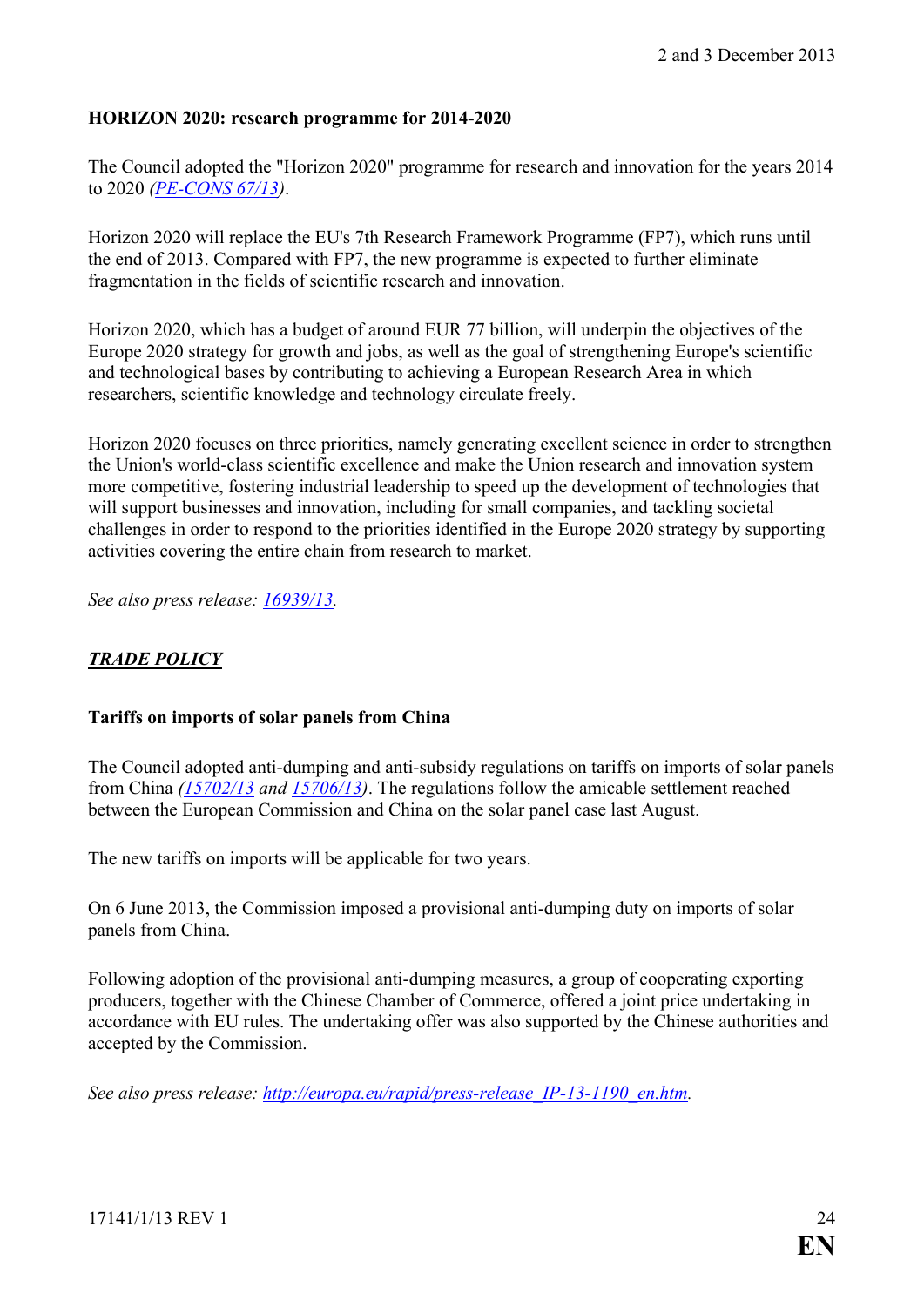#### <span id="page-24-0"></span>**WTO agreement on government procurement**

The Council adopted a decision approving, on behalf of the EU, a protocol amending the WTO agreement on government procurement (*[7917/13](http://register.consilium.europa.eu/pdf/en/13/st07/st07917.en13.pdf) + [7918/13](http://register.consilium.europa.eu/pdf/en/13/st07/st07918.en13.pdf)*). It also adopted a decision establishing the EU's position on decisions implementing certain provisions of the protocol (*[7921/13](http://register.consilium.europa.eu/pdf/en/13/st07/st07921.en13.pdf) + [7997/13](http://register.consilium.europa.eu/pdf/en/13/st07/st07997.en13.pdf)*).

The negotiations on the revision of the 1994 agreement on government procurement were launched in January 1999. A political agreement at ministerial level was reached in December 2011.

### <span id="page-24-1"></span>**WTO: Moratoria on customs duties on electronic transmissions**

The Council adopted a decision stating that the EU's position within the WTO ministerial conference should be to support the extension until the next ministerial conference of a moratorium on customs duties on electronic transmissions ("e-commerce moratorium") and of a moratorium on non-violation and situation complaints.

#### <span id="page-24-2"></span>**Yemen - WTO accession**

The Council and the representatives of the member states adopted a decision stating that the EU's position within the WTO ministerial conference should be to approve the accession of Yemen to the WTO.

## *JUSTICE AND HOME AFFAIRS*

### <span id="page-24-3"></span>**Mobility partnerships - Azerbaijan - Tunisia**

The Council confirmed agreements on joint declarations establishing mobility partnerships with Azerbaijan and Tunisia, to be signed on 5 December 2013, in the margins of the Justice and Home Affairs Council.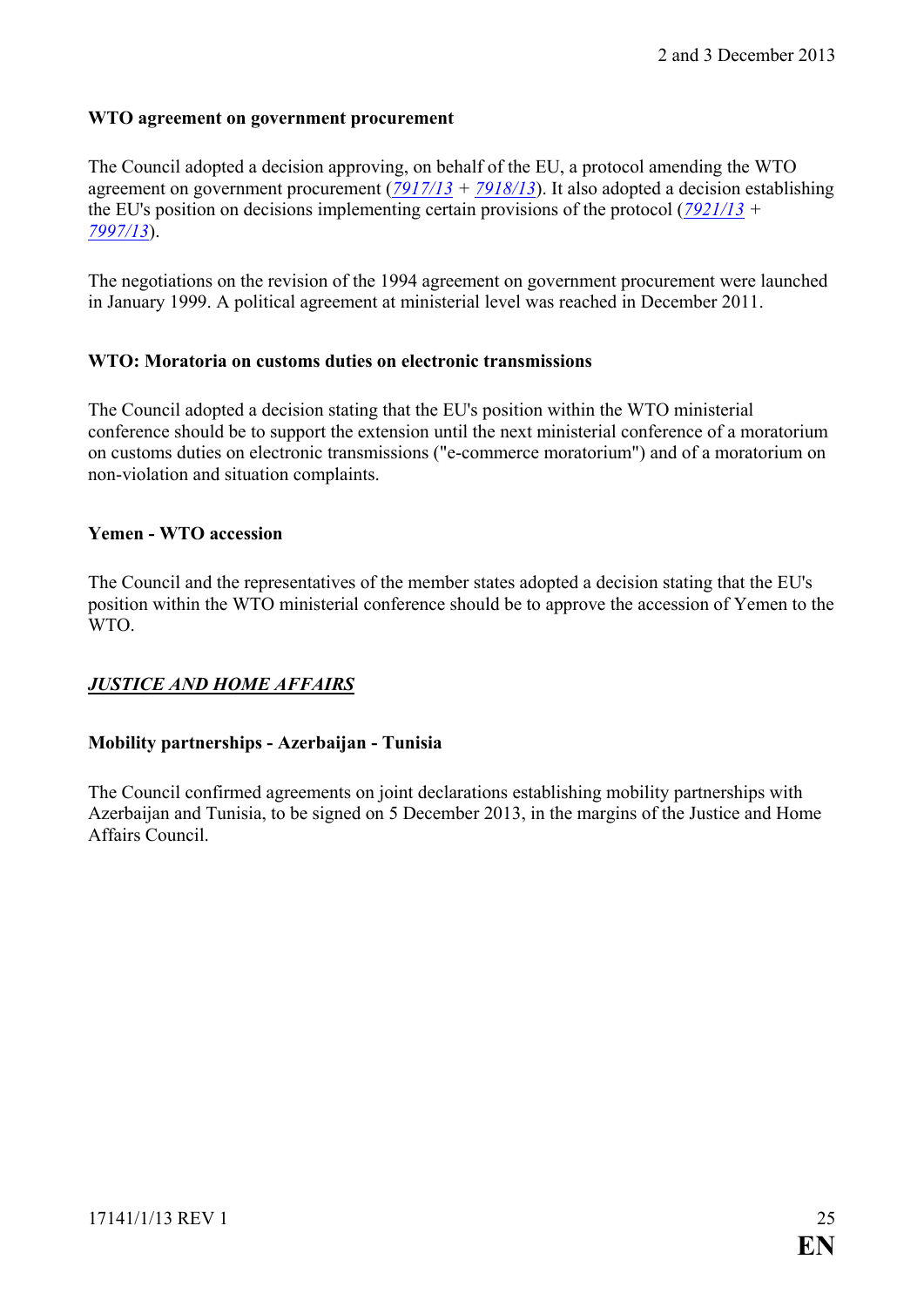# *EDUCATION*

## <span id="page-25-0"></span>**ERASMUS + programme**

The Council adopted a regulation establishing "ERASMUS +", the Union Programme for Education, Training, Youth and Sport for the period 2014-2020 *[\(PE-CONS 63/13\)](http://register.consilium.europa.eu/pdf/en/13/pe00/pe00063.en13.pdf)*. It brings together in a single programme activities previously covered by a number of separate programmes (including the Lifelong Learning Programme, Erasmus Mundus and Youth in Action) and it also covers activities in the new area of European competence, sport.

The new programme has a total budget of about EUR 14.7 billion - which represents an increase of 40% on the previous budget; its main operational priorities are the simplification of procedures and a performance-based allocation of funds, as well as closer links between the formal, informal and non-formal education and learning sectors.

*For further details see press release [17184/13.](http://register.consilium.europa.eu/doc/srv?l=EN&t=PDF&gc=true&sc=false&f=ST%2017184%202013%20INIT)*

## *EMPLOYMENT*

## <span id="page-25-1"></span>**Mobilisation of the European Globalisation Adjustment Fund - Finland, Denmark and Germany**

The Council adopted three decisions mobilising a total amount of EUR 18.5 million under the European Globalisation Adjustment Fund (EGF), providing support for workers made redundant in Finland, Denmark and Germany.

EUR 9.8 million was allocated to 4 509 workers dismissed from the Finnish mobile phone producer Nokia, Nokia Siemens networks and its 30 subcontractors, which had to reduce its investments and staff in Europe due to major structural changes in world trade patterns. EUR 6.4 million was mobilised for 611 former workers of the Danish Vestas Group, which operates in the sector of wind turbines. Due to strong competition from Asian producers, in particular from China, the Vestas Group lost an important share of the European market. A further EUR 2.3 million was made available for 1 244 workers made redundant by the German producer of solar modules, Solar Manufacturing GmbH. The company had to close its plants in Europe because strong competition from Asian producers, in particular from China, led to a collapse in prices.

The EGF helps workers find new jobs and develop new skills when they have lost their jobs as a result of changing global trade patterns, e.g. when a large company shuts down or a factory is moved to outside the EU. The EGF's help consists in financing measures such as job-search assistance, careers advice, tailor-made training and re-training, mentoring and promoting entrepreneurship. It also provides one-off, time-limited individual support, such as job-search allowances, mobility allowances and allowances for participating in lifelong learning and training activities.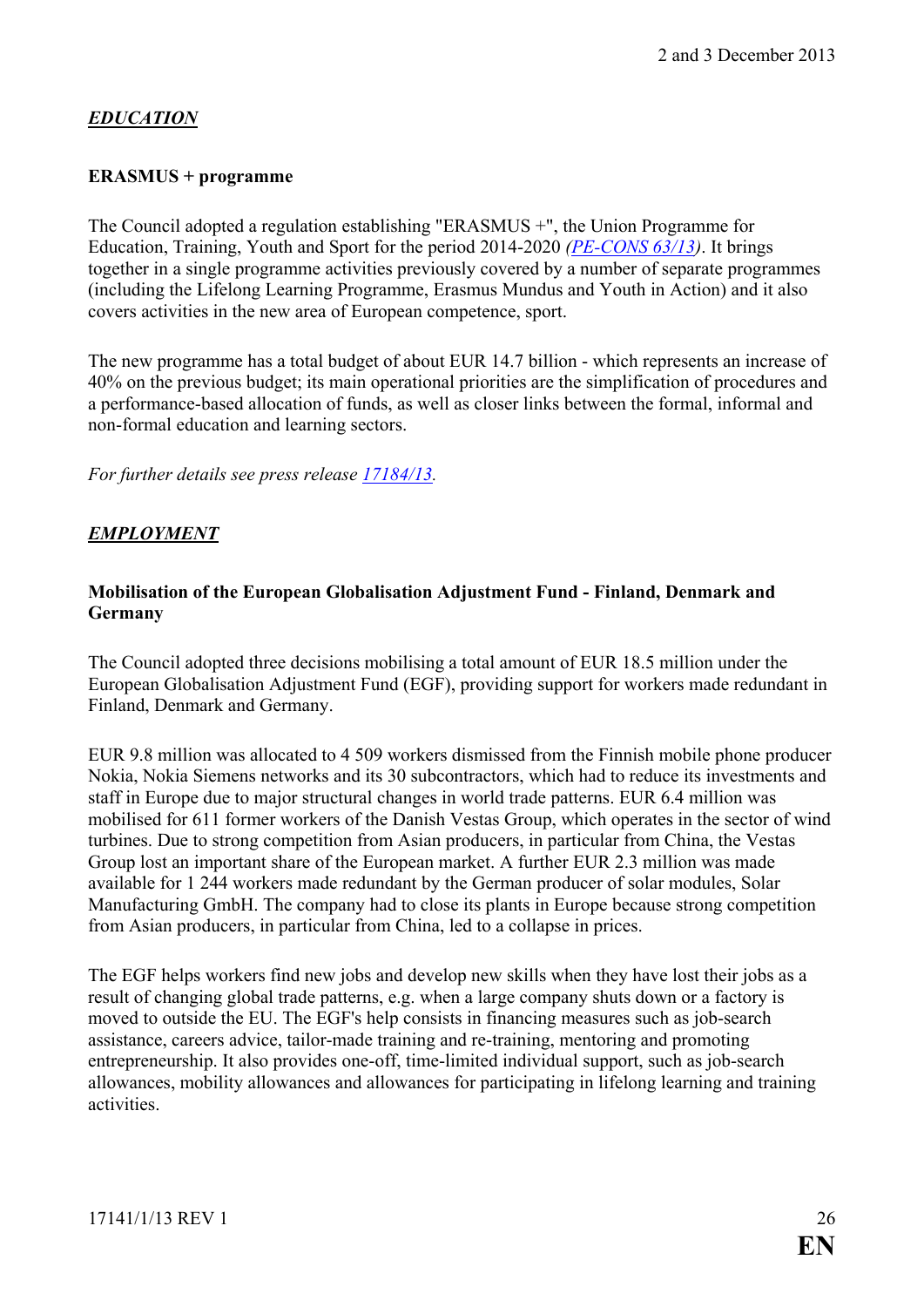## *AGRICULTURE*

### <span id="page-26-0"></span>**Sugar sector: levies paid in excess**

The Council adopted a regulation fixing new production levies for the marketing years 2001/2002 to 2005/2006, by virtue of which Member States will be able to determine and reimburse with interest the sums unduly paid by the sugar sector over the period 2001-2006 (*[16233/13](http://register.consilium.europa.eu/pdf/en/13/st16/st16233.en13.pdf)*).

*See also press release [17160/13.](http://register.consilium.europa.eu/doc/srv?l=EN&t=PDF&gc=true&sc=false&f=ST%2017160%202013%20INIT)*

#### **Spirit drinks - Amendment of the list of geographical indications**

The Council decided not to oppose the adoption of the Commission's amendments to annexes II and III to regulation 110/2008 on the definition, description, presentation, labelling and the protection of geographical indications of spirit drinks (*[15404/13](http://register.consilium.europa.eu/pdf/en/13/st15/st15404.en13.pdf)*; *[15405/13](http://register.consilium.europa.eu/pdf/en/13/st15/st15405.en13.pdf)*)

The amendment to annex II adjusts the definition of the categories of some spirit drinks such as gin or distilled gin. In addition the amendments to annex III add new spirit drinks to the list of products protected by a geographical indication (fruit spirit from Hungary, Polish or Lithuanian flavoured vodka and rum from Guatemala).

These Commission regulations are subject to the so-called regulatory procedure with scrutiny. This means that now that the Council has given its consent, the Commission may adopt the regulation, unless the European Parliament objects.

## *FOOD LAW*

### <span id="page-26-1"></span>**Food supplements**

The Council decided not to oppose the adoption of a Commission regulation authorising ChromoPrecise® chromium yeast for the manufacture of food supplements and chromium(III) lactate tri-hydrate to be added to foods, provided that certain conditions are met (*[15294/13](http://register.consilium.europa.eu/pdf/en/13/st15/st15294.en13.pdf)*).

The Commission regulation is subject to the so called regulatory procedure with scrutiny. This means that now that the Council has given its consent, the Commission may adopt it, unless the European Parliament objects.